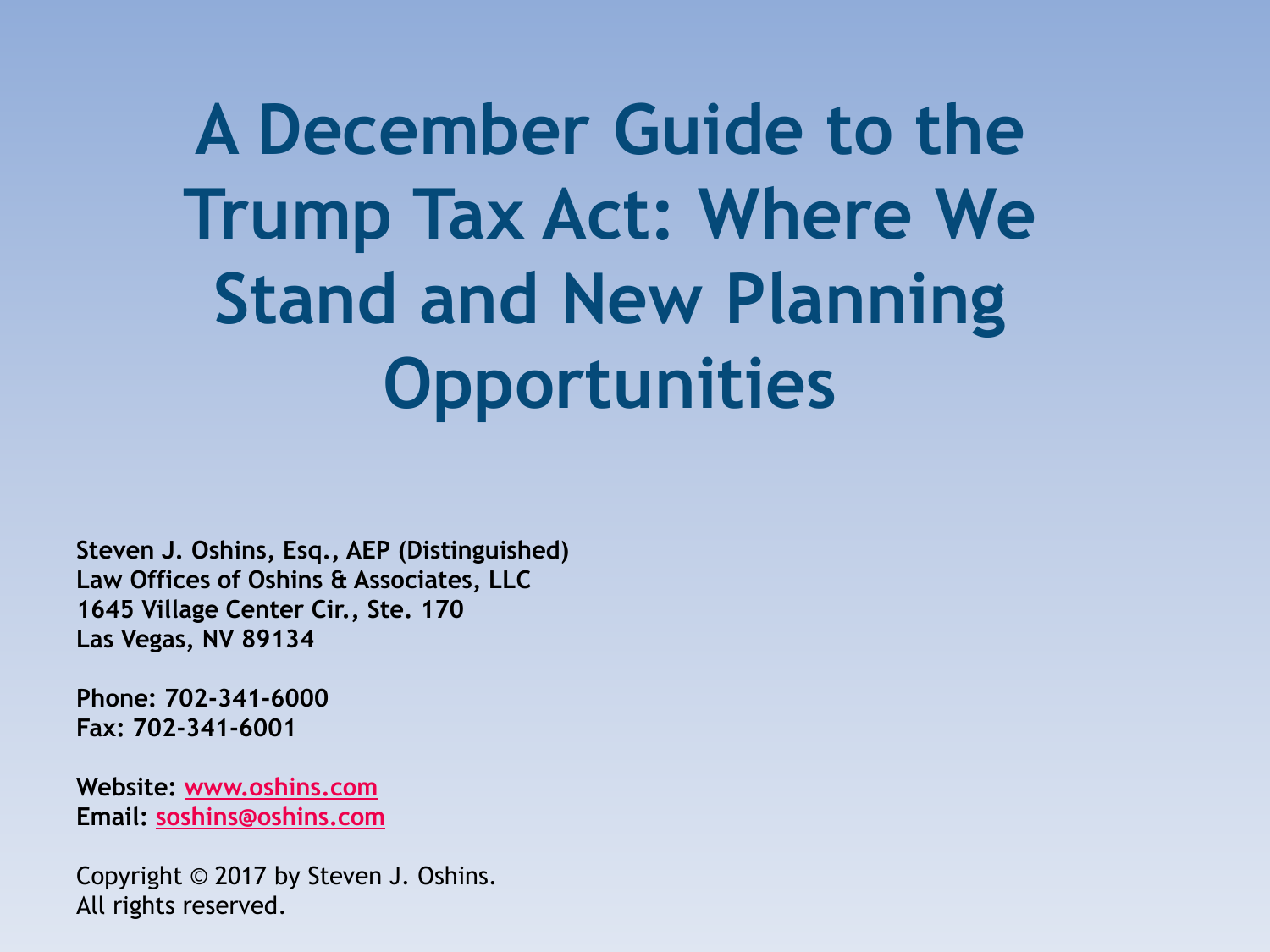## **My Disclaimer!**



Dear Attendees:

Please note that at the time this PowerPoint presentation is being submitted, the House and Senate are still working out their respective legislative bills. Meanwhile, I seem to have misplaced my crystal ball, so the concepts should be accurate, but the specific legislation may change by the date of this webinar.

> Yours truly, Steven J. Oshins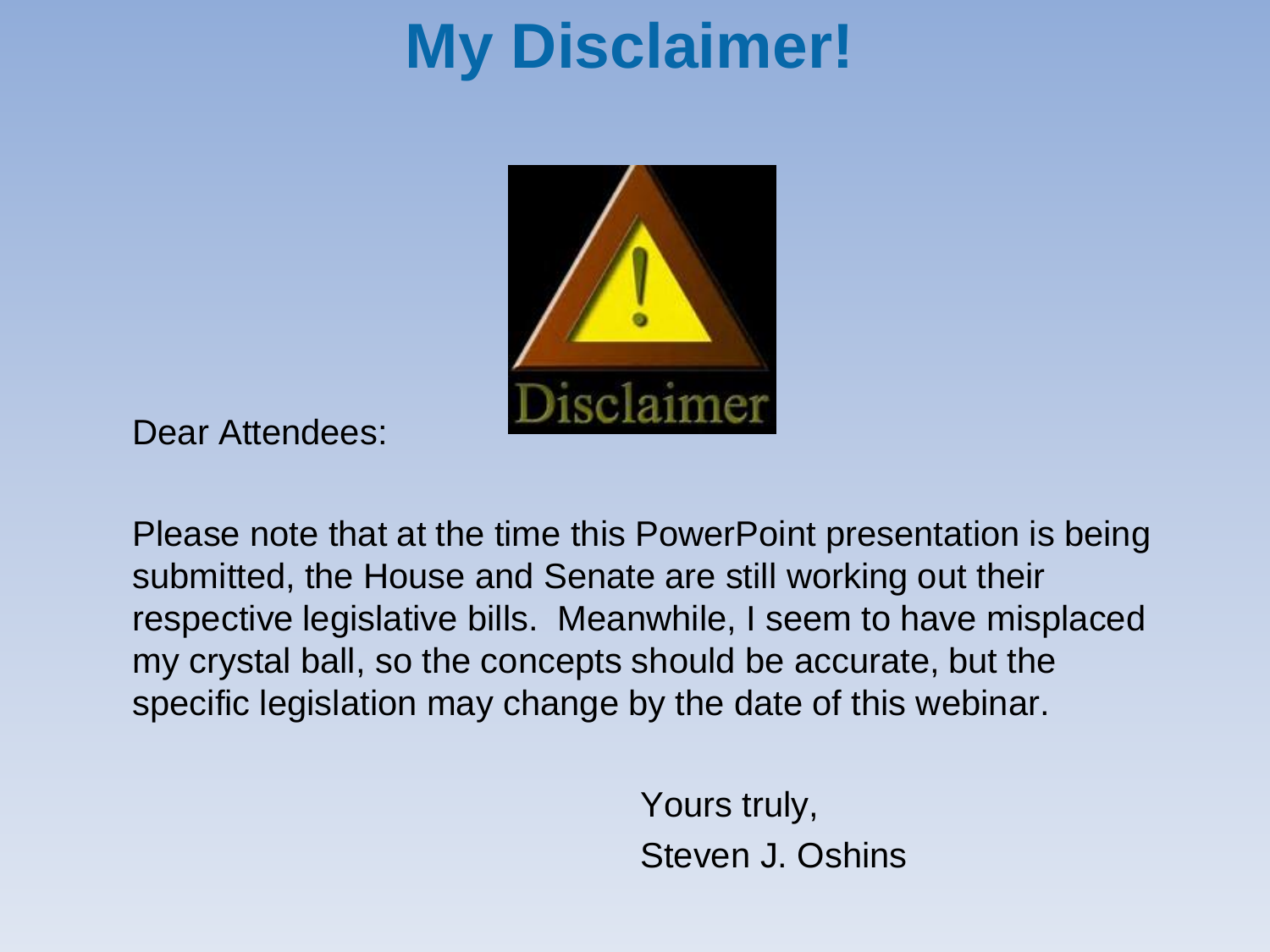## **Single Income Tax Brackets**

#### 2018 (currently scheduled)

10% (under \$9,525) 15% (under \$38,700) 25% (under \$93,700) 28% (under \$195,450) 33% (under \$424,950) 35% (under \$426,700) 39.6% (above \$426,700)

#### H.R. 1

12% (under \$45,000) 25% (under \$200,000) 35% (under \$500,000) 39.6% (over \$500,000)

#### Senate Finance Committee

10% (under \$9,525) 12% (under \$38,700) 22% (under \$70,000) 24% (under \$160,000) 32% (under \$200,000) 35% (under \$500,000) 38.5% (over \$500,000) *Rates sunset after 12/31/2025*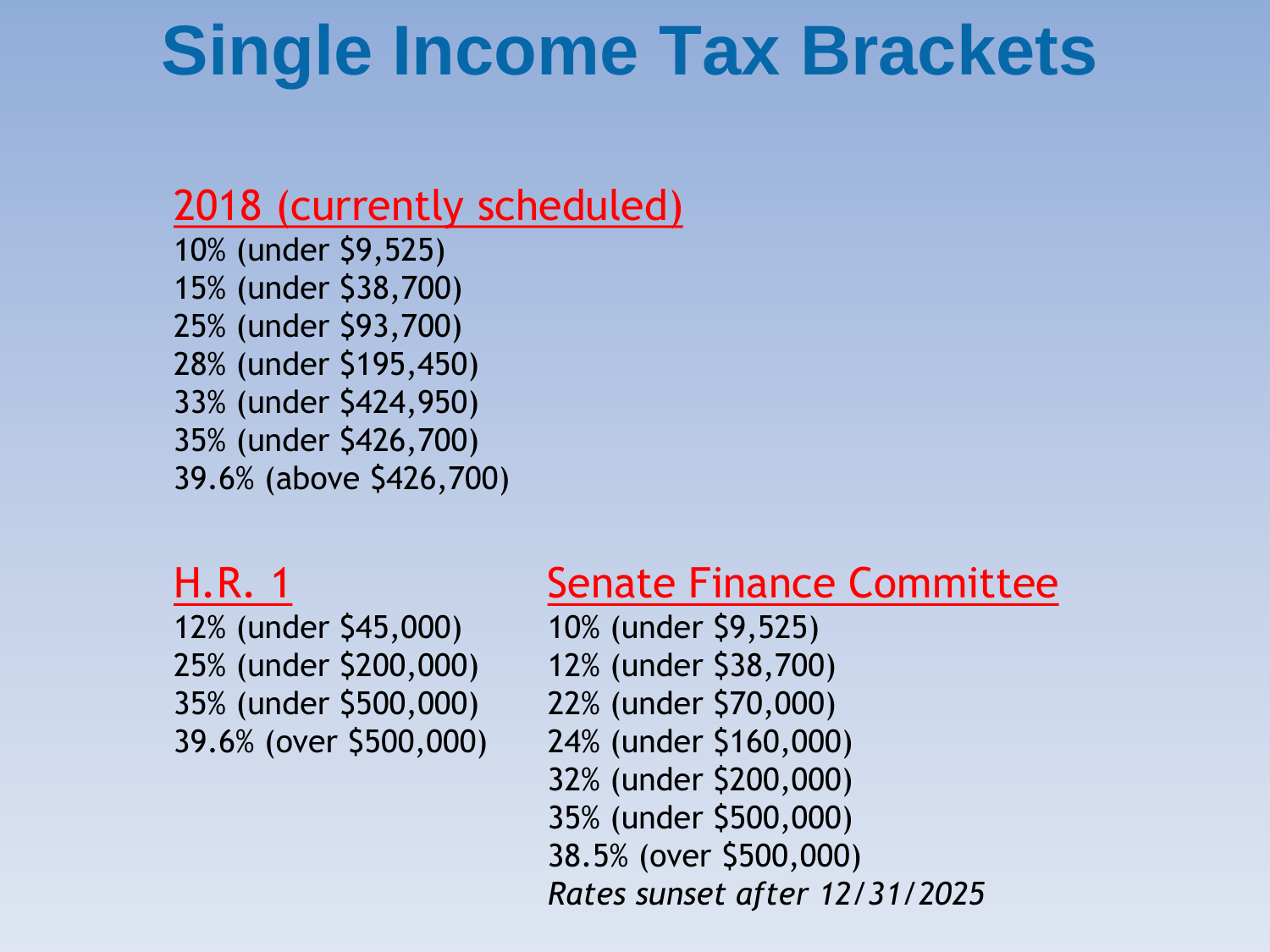## **Married Income Tax Brackets**

#### 2018 (currently scheduled)

10% (under \$19,050) 15% (under \$77,400) 25% (under \$156,150) 28% (under 237,950) 33% (under \$424,950) 35% (under \$480,050) 39.6% (over \$480,050)

#### H.R. 1

12% (under \$90,000) 25% (under \$260,000) 35% (under \$1 million) 39.6% (over \$1 million)

#### Senate Finance Committee

10% (under \$19,050) 12% (under \$77,400) 22% (under \$140,000) 24% (under \$320,000) 32% (under \$400,000) 35% (under \$1 million) 38.5% (over \$1 million) *Rates sunset after 12/31/2025*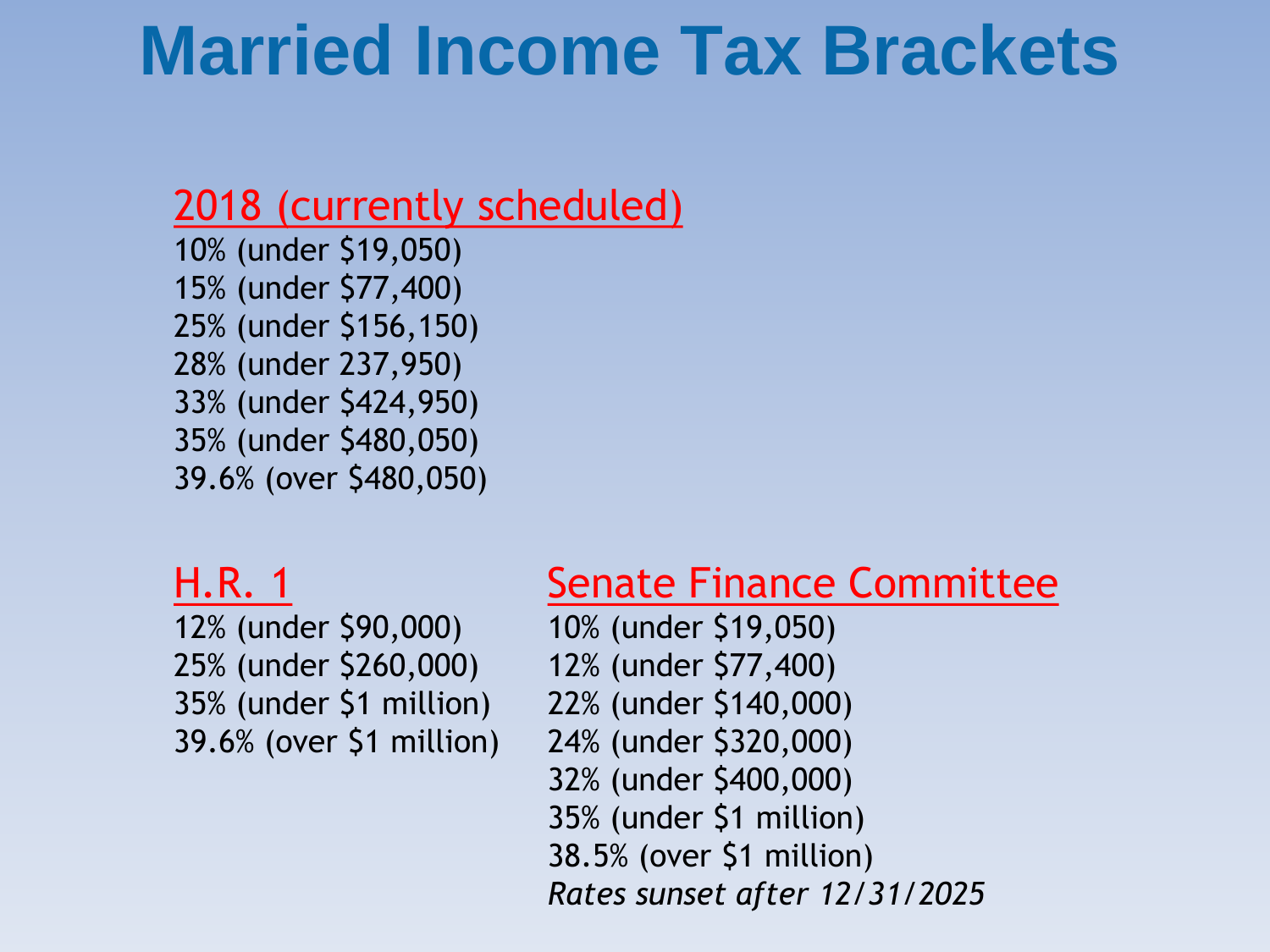# **Proposed Tax Bills – Gift, Estate and GST Tax**

- Current (scheduled for 2018)
	- Single: \$5 million plus indexing = \$5.6 million
	- $-$  Married: \$10 million plus indexing  $= $11.2$  million
- $\blacksquare$  H.R. 1
	- $-$  Single: \$10 million plus indexing  $= $11.2$  million
	- $-$  Married: \$20 million plus indexing  $=$  \$22.4 million
	- Repealed for decedents dying on or after 12/31/2024
- **Senate Finance Committee** 
	- $-$  Single: \$10 million plus indexing  $= $11.2$  million
	- $-$  Married: \$20 million plus indexing  $= $22.4$  million
	- No repeal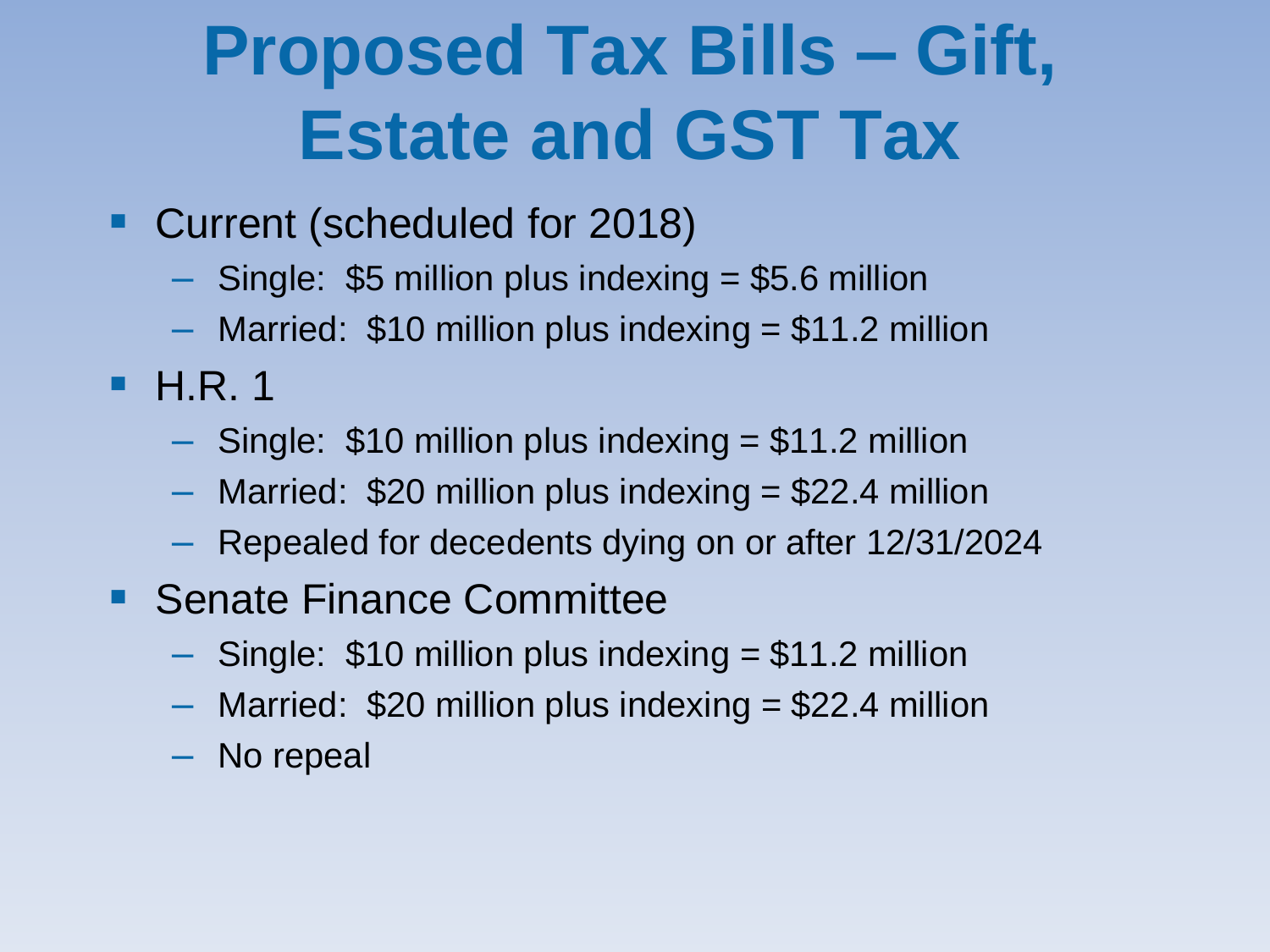# ESTATE TAX SAVINGS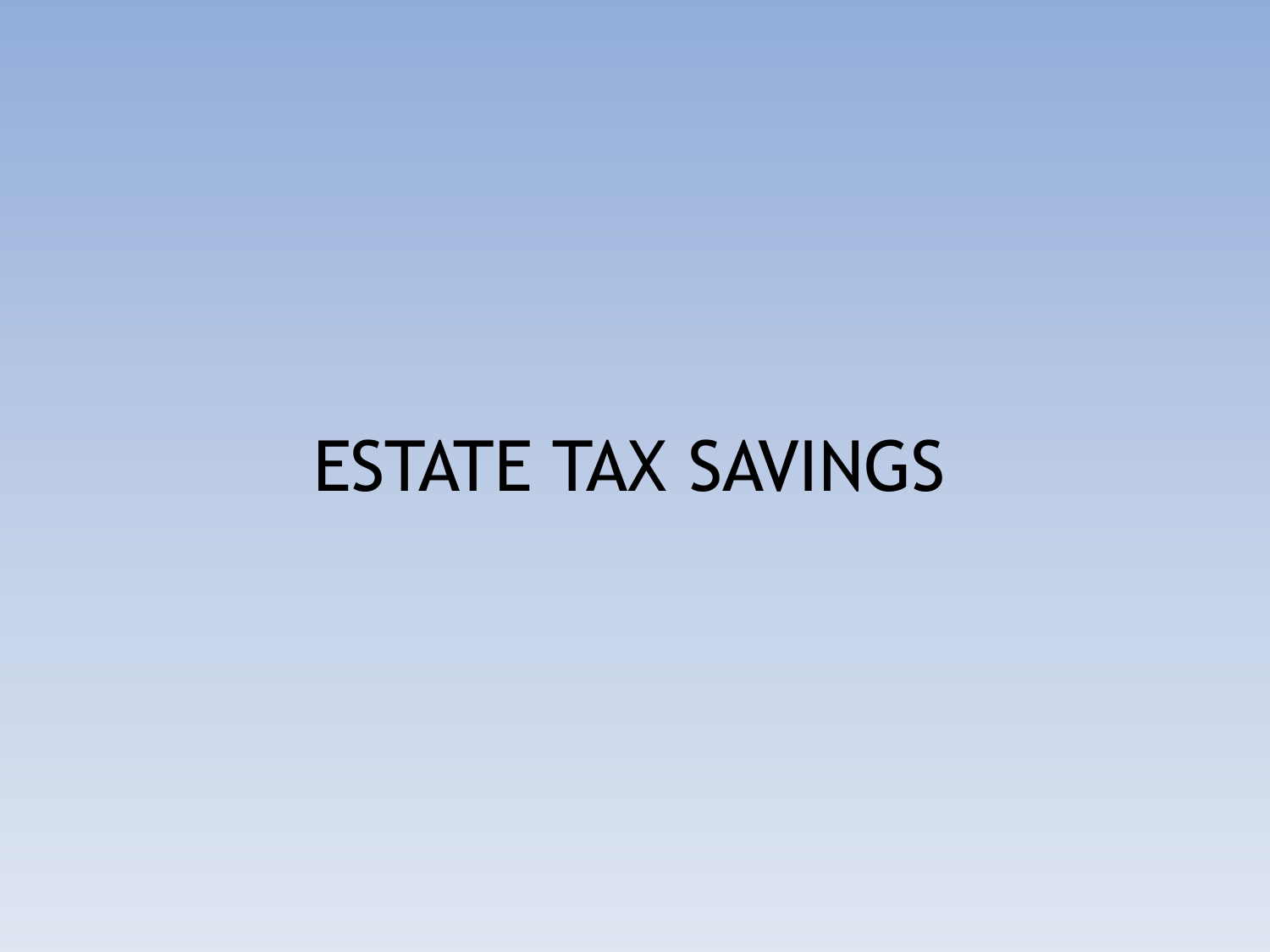### **Will the new transfer tax laws be permanant?**

#### Budget Reconciliation rules

- Need simple majority in the Senate
- Vice President Pence breaks a 50/50 tie
- Byrd Rule: Doesn't allow budget reconciliation legislation to add to the deficit beyond the budget window (Year 2027)

#### Many possibilities

- Sunset of transfer tax laws?
- Trump a one-term president?
- Trump a two-term president?
- Next president/Next congress completely changes the rules?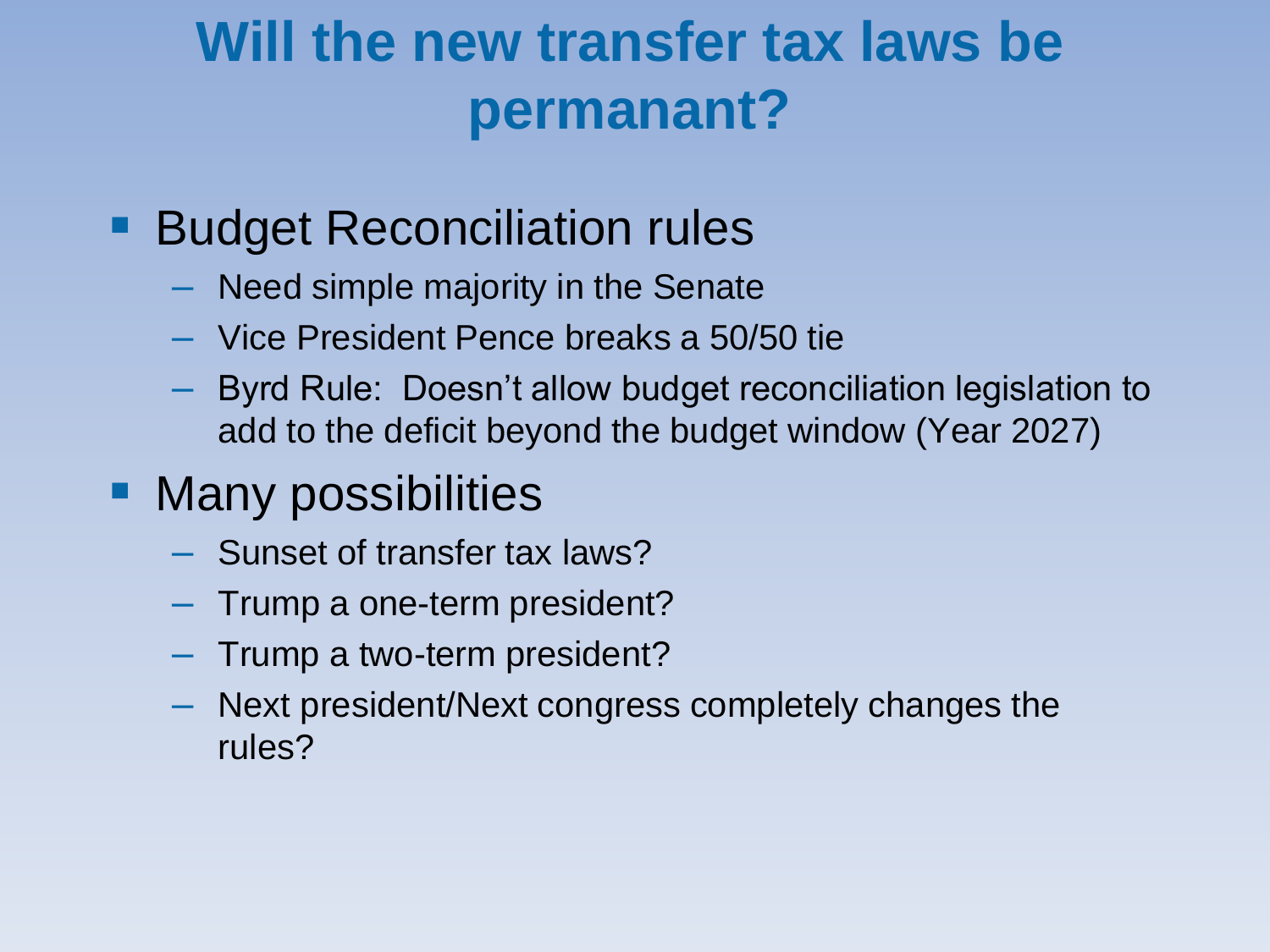### **Temporary large gift tax exemption?**

- Should all of our wealthy clients make large gifts?
	- \$11.2 million single
	- \$22.4 million married
- Window of opportunity?
- What about loss of income tax basis step-up?
	- Completed Gift Hybrid Domestic Asset Protection **Trust**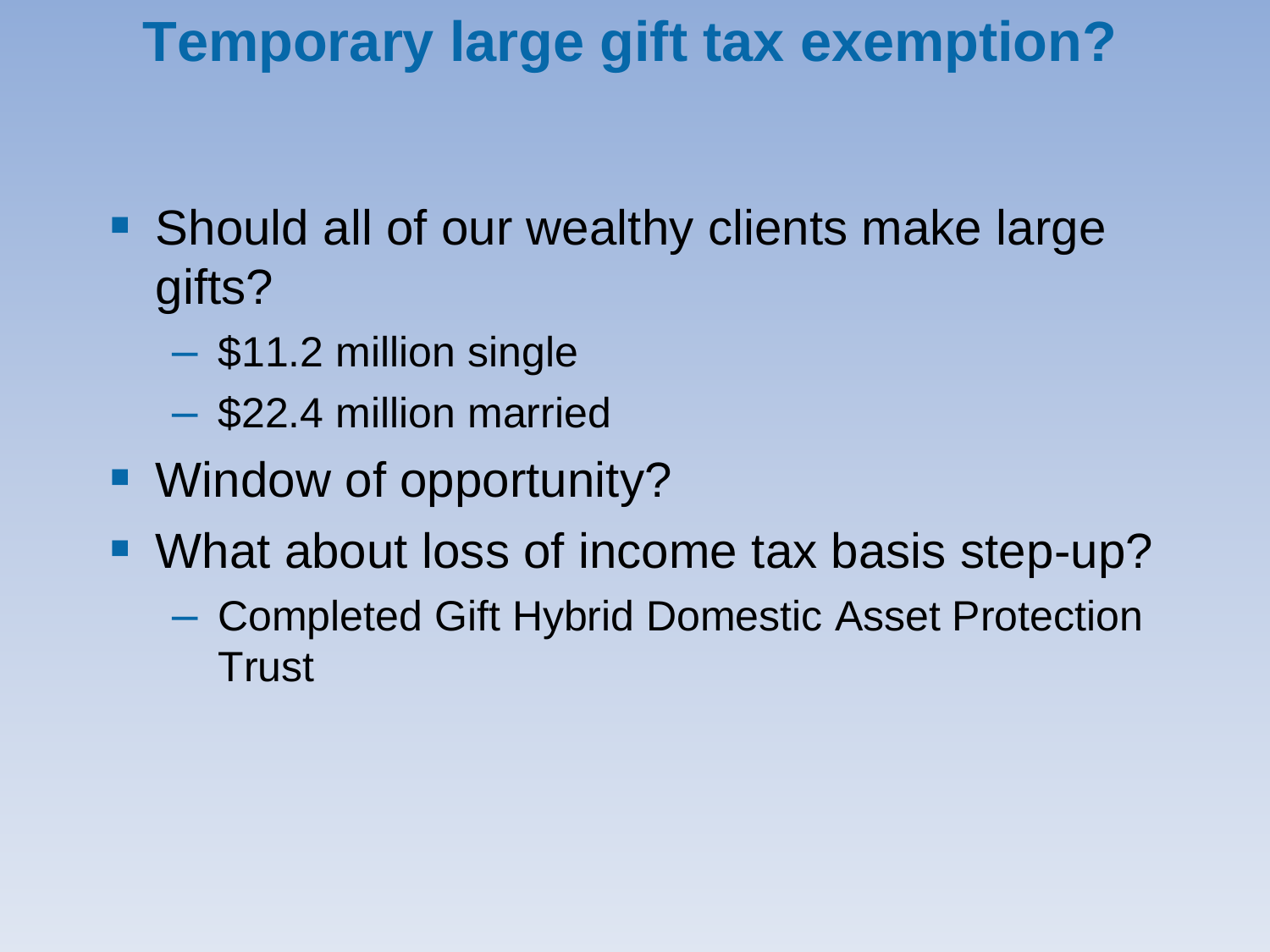# **Completed Gift Hybrid DAPT becomes most important trust**

- A "Hybrid DAPT" is a Third-Party Irrevocable Trust that can be turned into a DAPT
	- Use a top-tier trust jurisdiction (Nevada/South Dakota/Alaska)
	- Give Trust Protector the power to add the grantor or remove the grantor as a permissible beneficiary
- **Lock in the gifting Window of Opportunity**
- **Ability to add grantor as a discretionary** beneficiary
	- Give formula General Power of Appointment
		- Over low basis assets, but not over high basis assets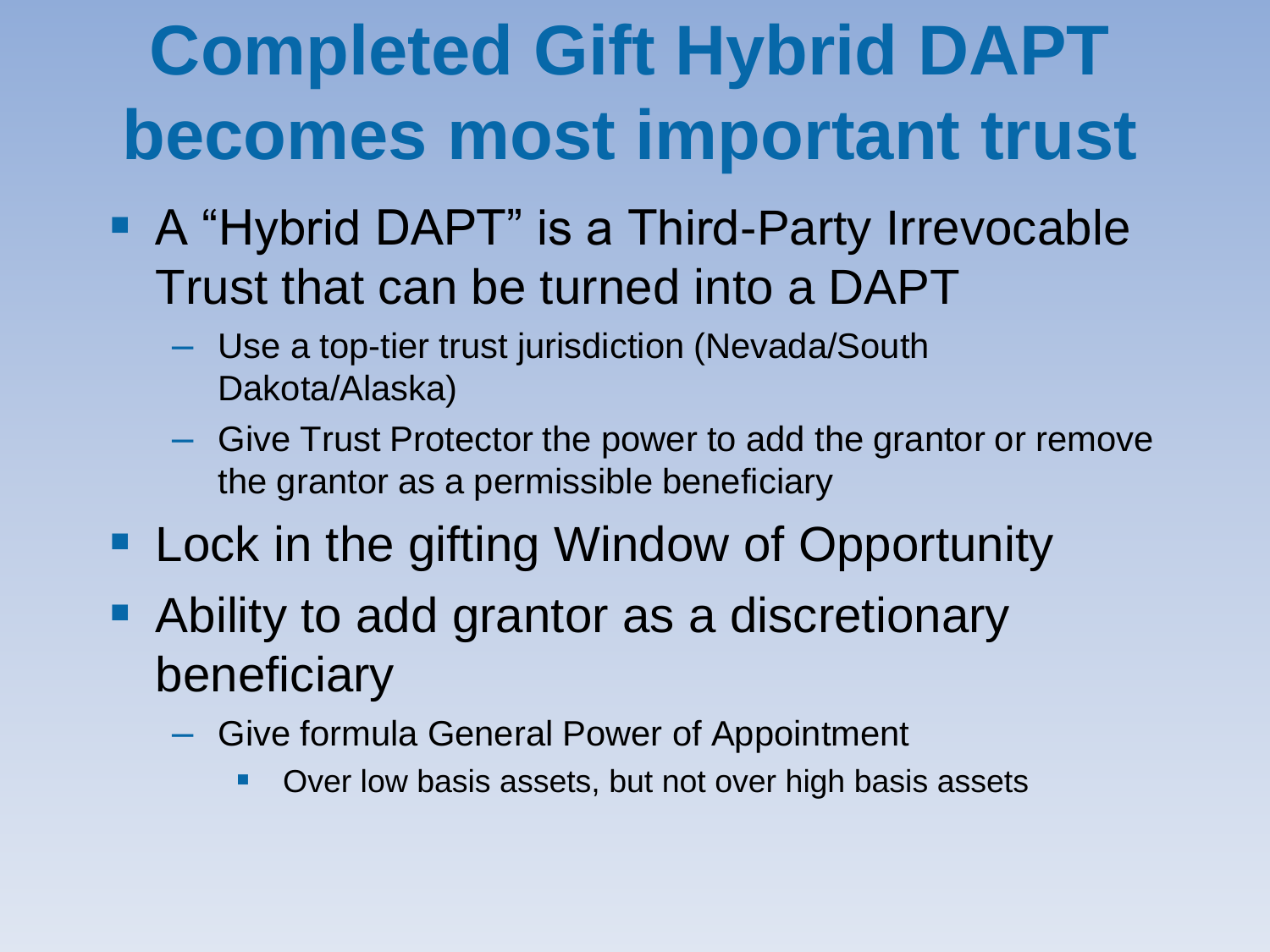# **Dynasty Trust**

- A "Dynasty Trust" is an irrevocable trust that is not subject to estate taxes for as long as state law allows
- It can also be drafted to be protected from creditors and divorcing spouses
- **Rule against perpetuities limitations**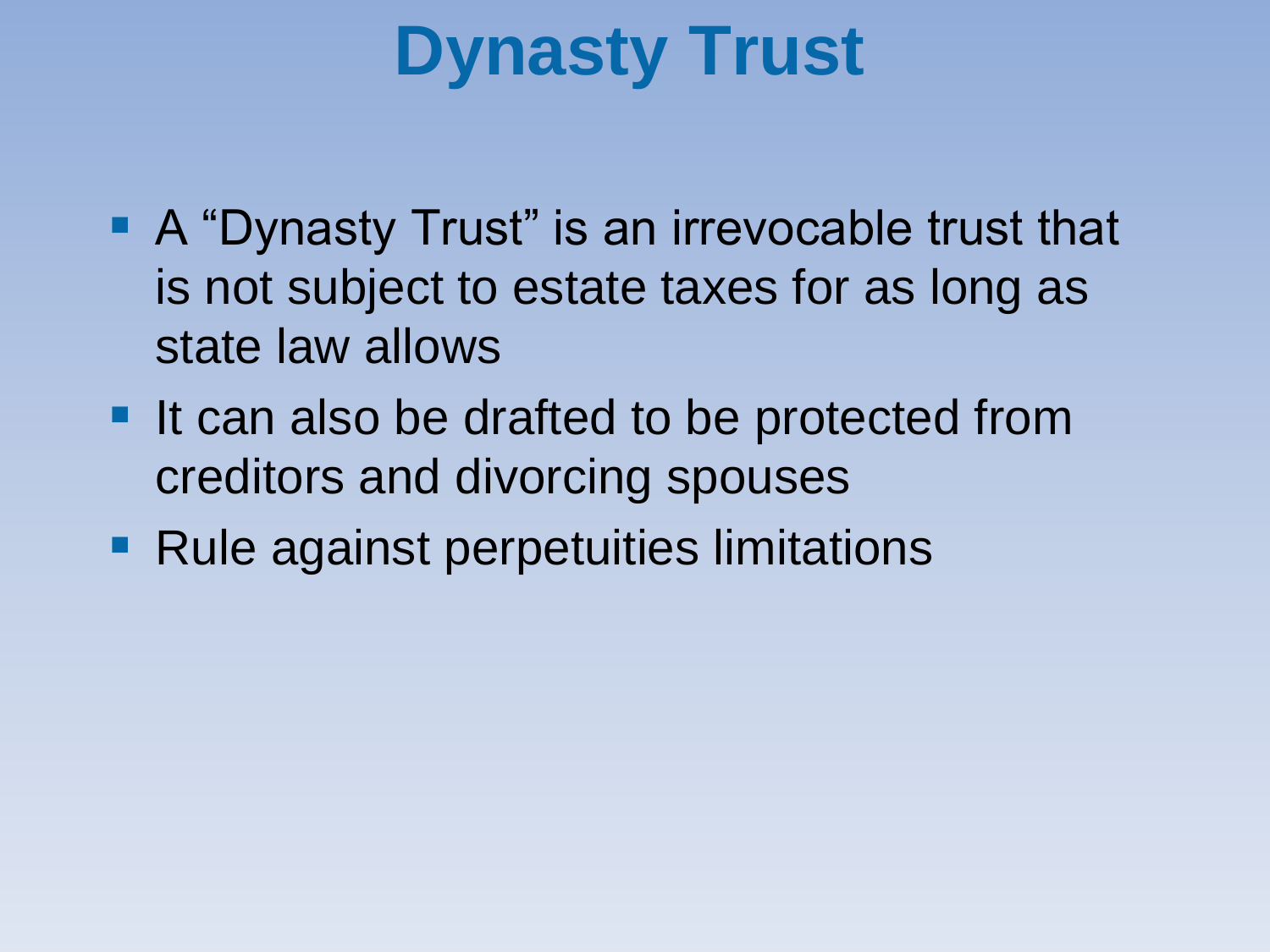# **Tier 1 Dynasty Trust States**

- **These states are generally considered the** Tier 1 states (listed in alphabetical order)
	- Alaska
	- Delaware
	- Nevada
	- South Dakota
- To use one of these state's laws, add a cotrustee (or sole trustee) from that state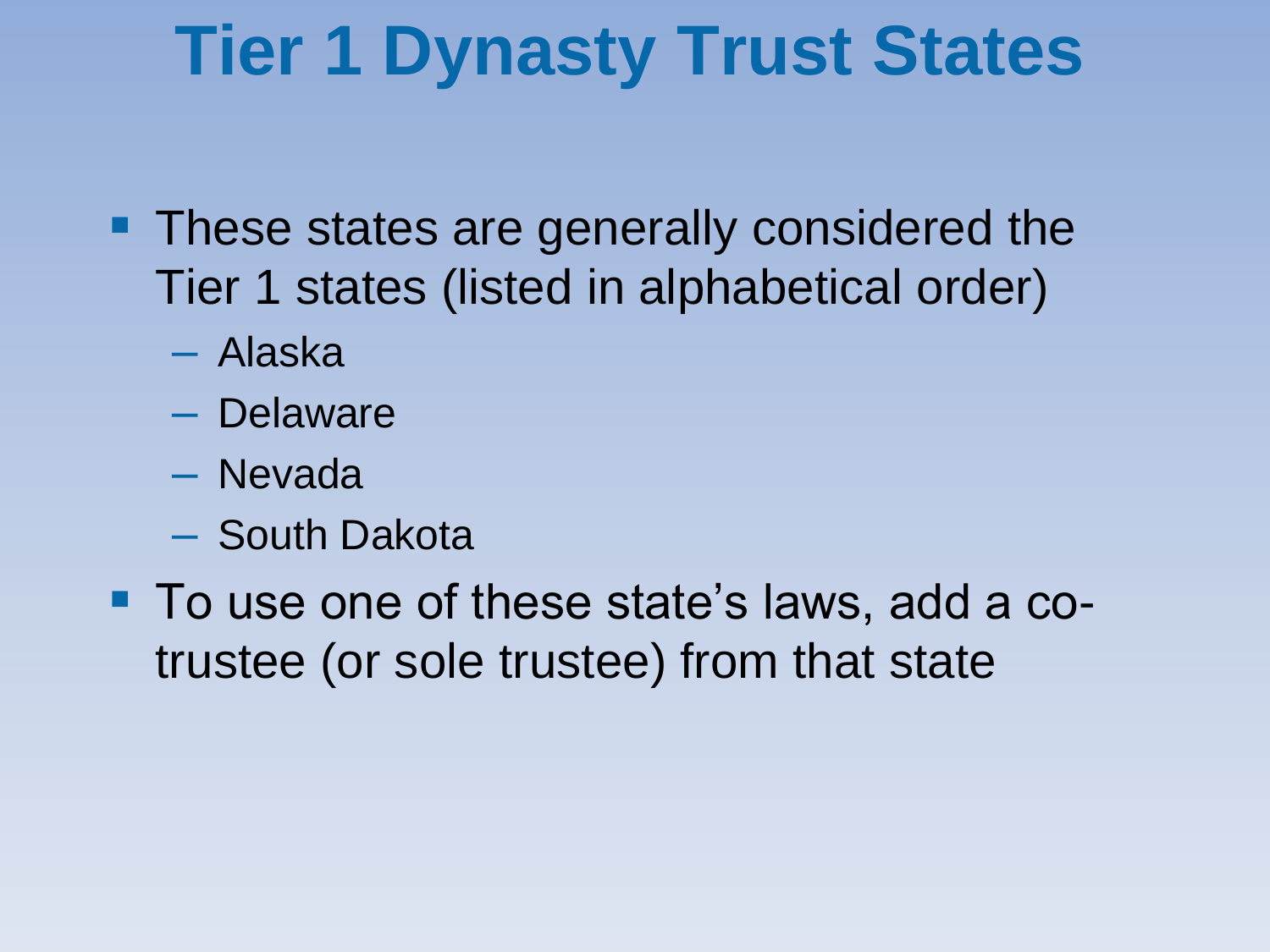# **Tier 1 Dynasty Trust States**

- Alaska
	- $-$  1,000 years
	- Spendthrift clause protects against divorcing spouse

#### **Delaware**

- Perpetual for personal property/110 years for real estate
- Spendthrift clause does not protect against divorcing spouse per *Garretson v. Garretson*, 306 A.2d 737, 742 (Del. 1973), so must draft as discretionary trust
- **Nevada** 
	- $-$  365 years
	- Spendthrift clause protects against divorcing spouse
- **South Dakota** 
	- Perpetual
	- Spendthrift clause protects against divorcing spouse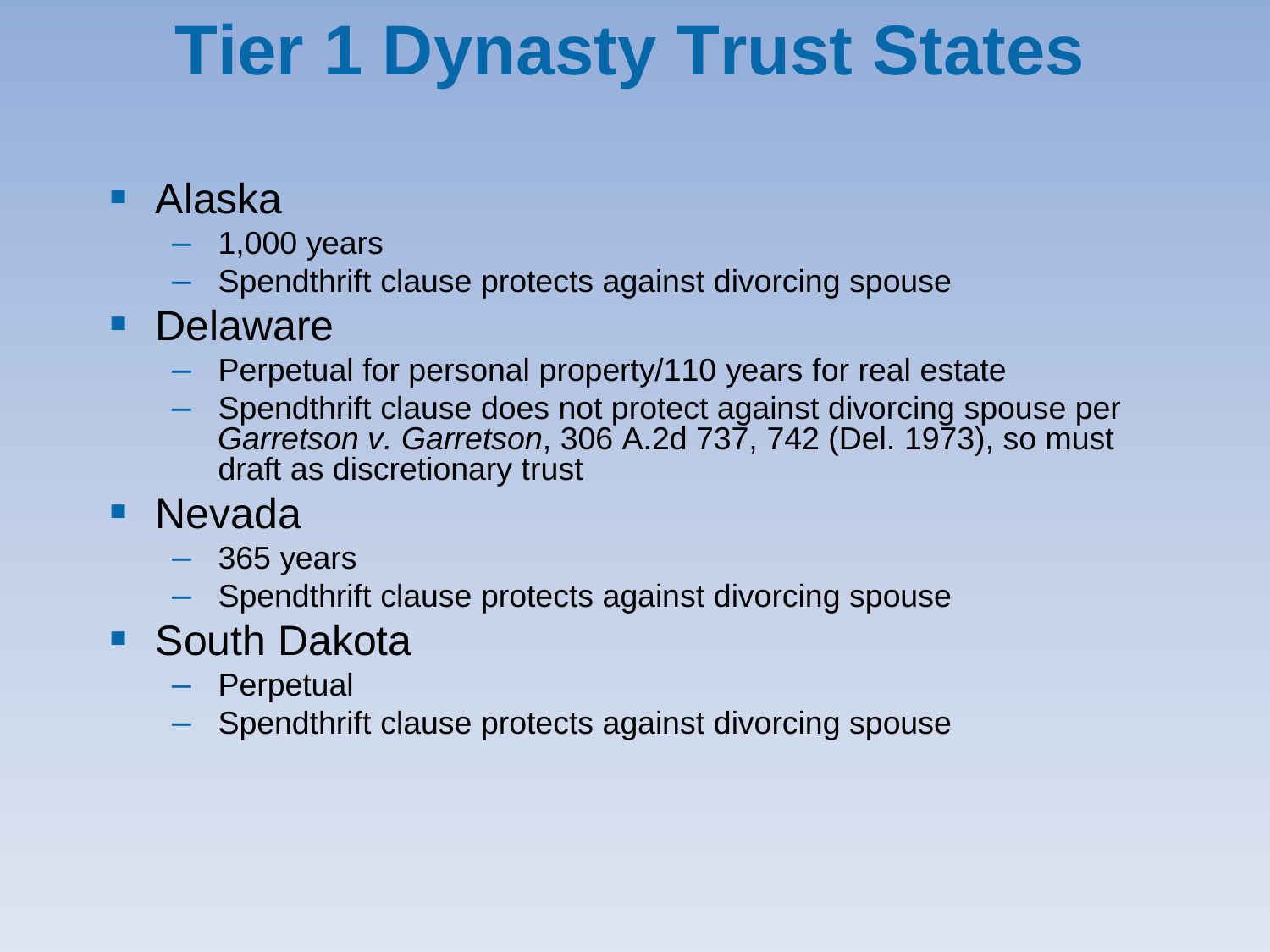## **Trump-Era Dynasty Trusts**

- **Traditionally, the #1 reason to use a Dynasty** Trust has been to save estate taxes
- **Roughly 99.8% of estates owe no federal** estate tax today
	- Joint Committee on Taxation, "History, Present Law, and Analysis of the Federal Wealth Transfer Tax System," March 16, 2015, <https://www.jct.gov/publications.html?func=startdown&id=4744>
	- With \$11.2 million exemption (\$22.4 million exemption for married couple), less than 0.1% will owe federal estate tax!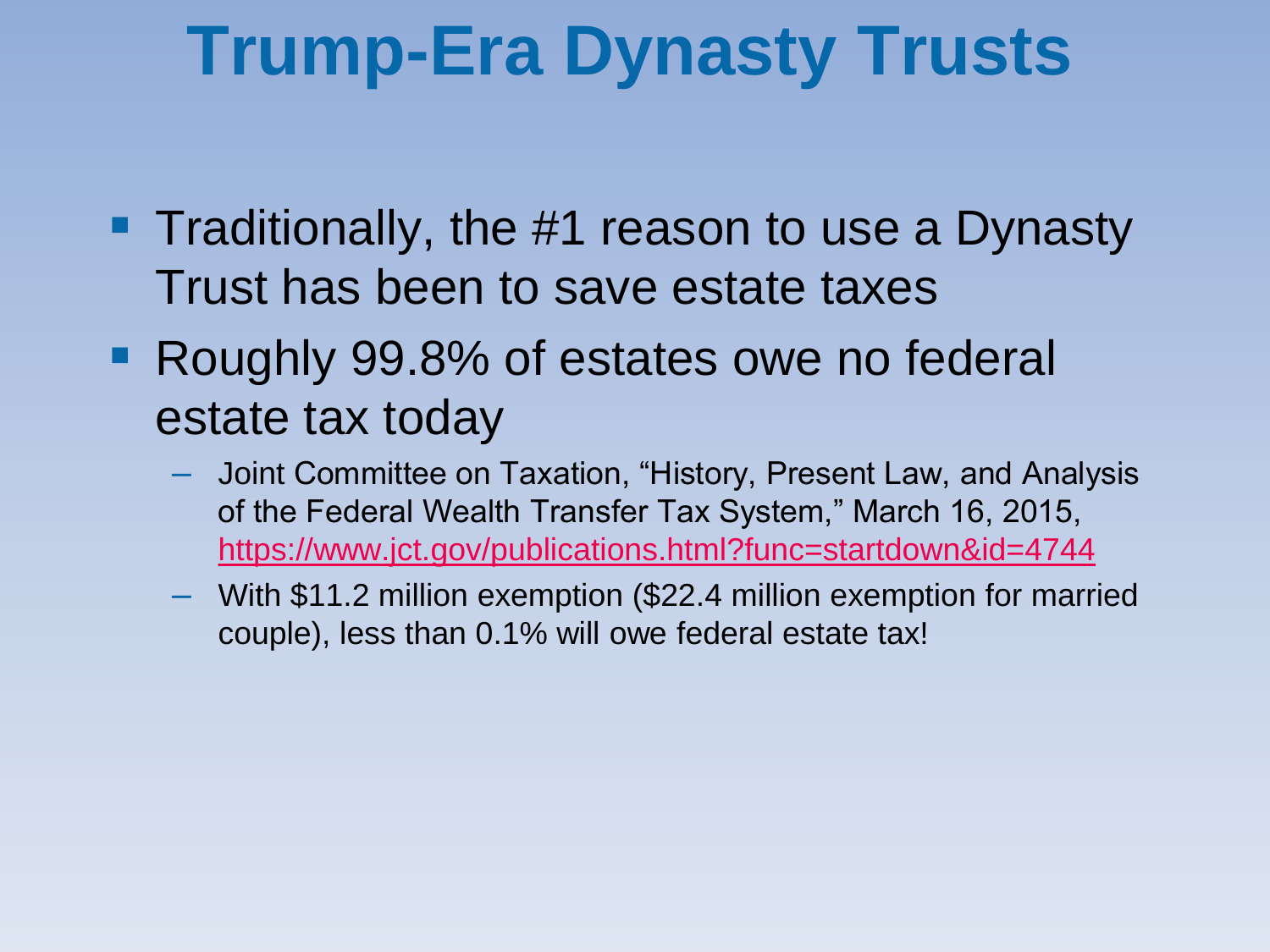## **Trump-Era: Why will we use Dynasty Trusts?**



- To save estate taxes?
- To protect assets from creditors and divorce?
- To shift income to lower federal tax brackets?
- To save state income taxes?
- To be able to give beneficiaries GPOAs over low basis assets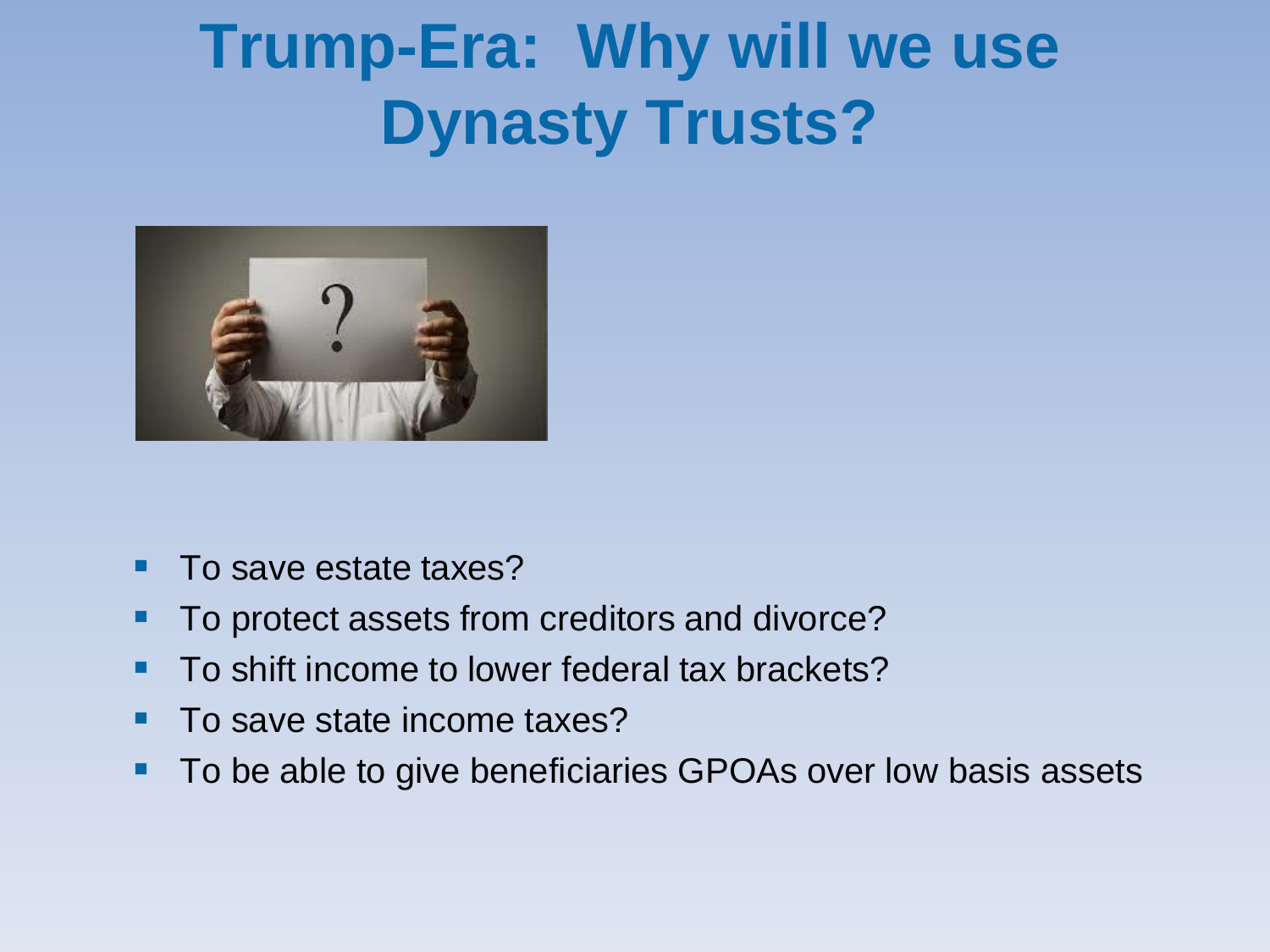# FEDERAL AND STATE INCOME TAX SAVINGS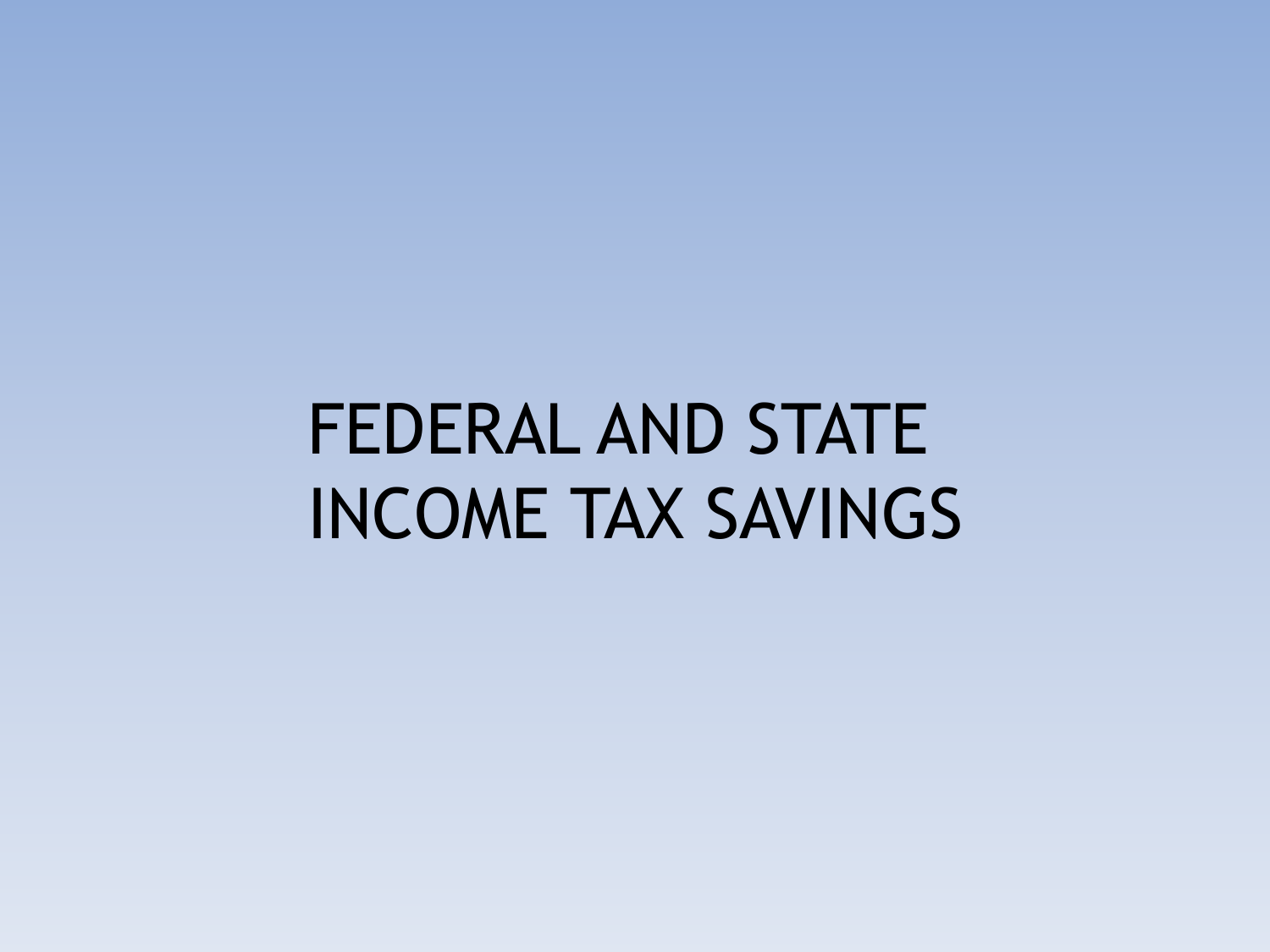## **Income Tax versus Estate Tax**

- 0.02% of estates have a federal estate tax
	- Less than 0.01% in the Trump-Era
- **Almost everybody pays a federal income tax** 
	- Therefore, our focus should be on designing the Dynasty Trust with income tax savings in mind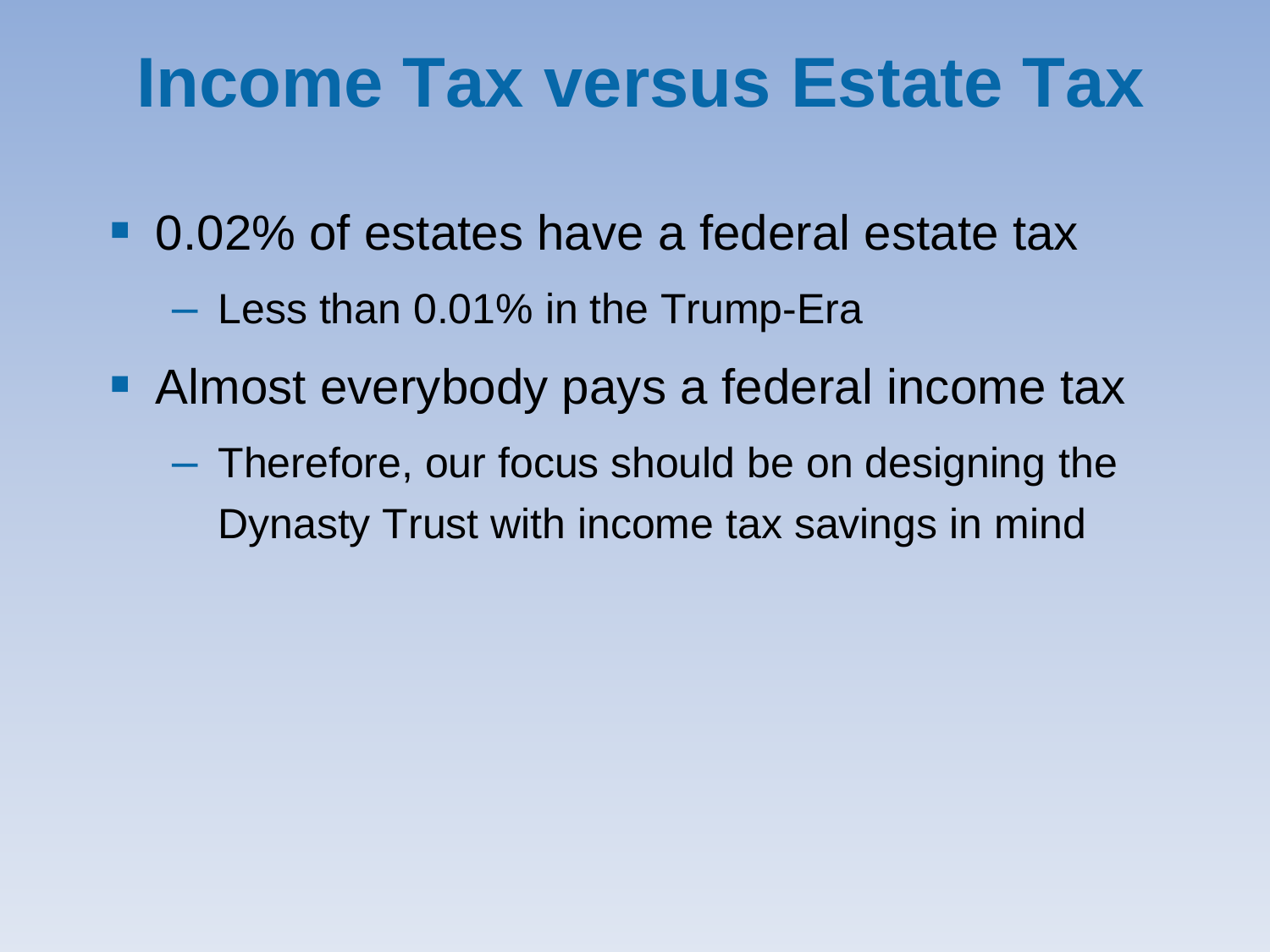# **Federal Income Tax**

- Many practitioners automatically draft trusts to either terminate or to pay all income out
	- Why not use a discretionary trust?
		- Pay all income out if it makes sense to do so
		- Ability to sprinkle income
		- Individual federal tax brackets will be much wider, assuming the new legislation is passed, so more likely to sprinkle income than to keep in trust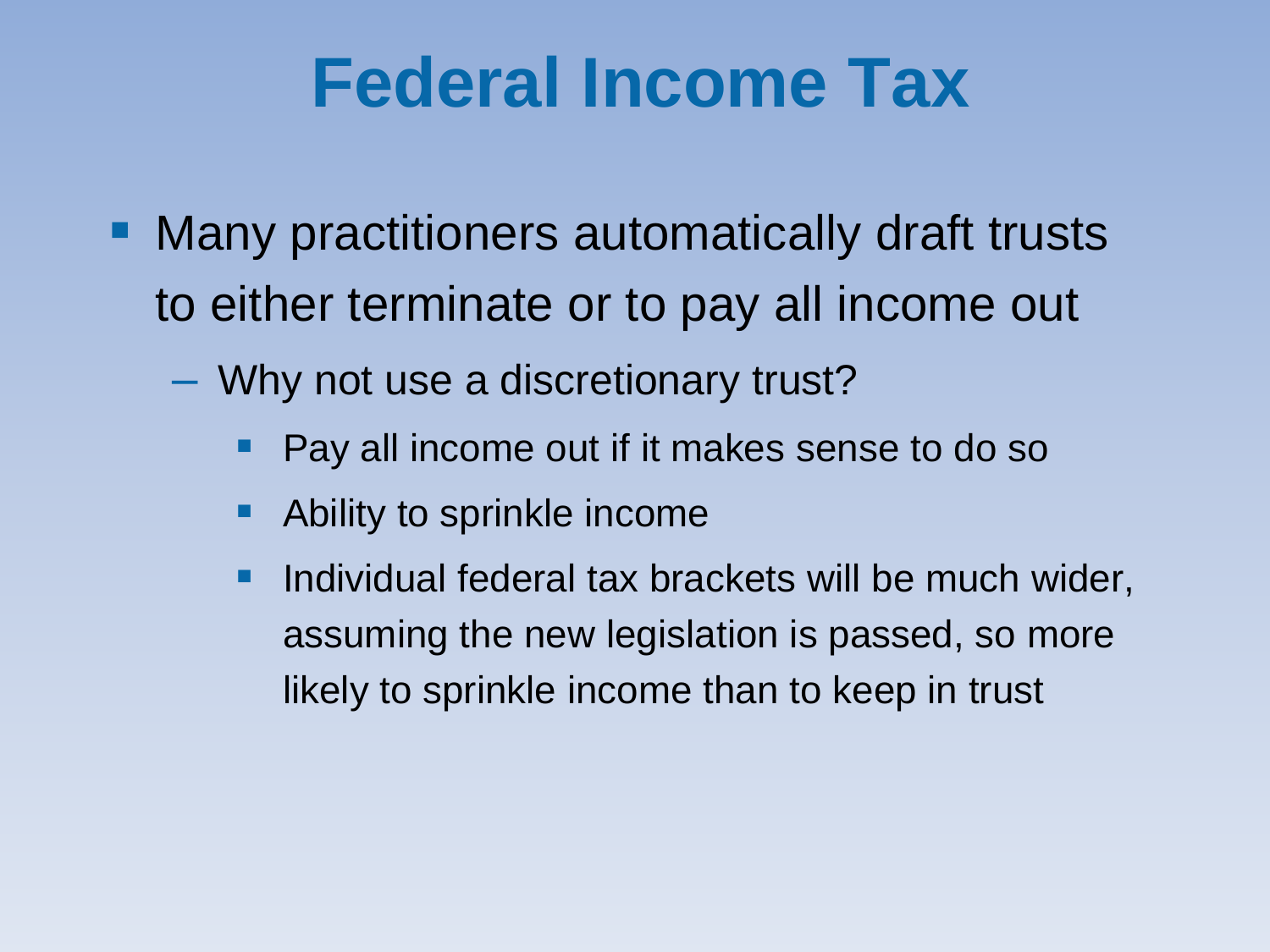# **State Income Tax**

- Set the Dynasty Trust up in a state with no state income tax
	- Take a look at the trust agreement and the state tax laws
	- Balance state income tax savings vs. possible higher federal brackets to keep in trust
		- Can't deduct state income tax against federal
	- Source income
	- Non-source income
		- Grantor's residency?
		- **Administered in state?**
		- Resident trustee?
		- **Resident beneficiary?**

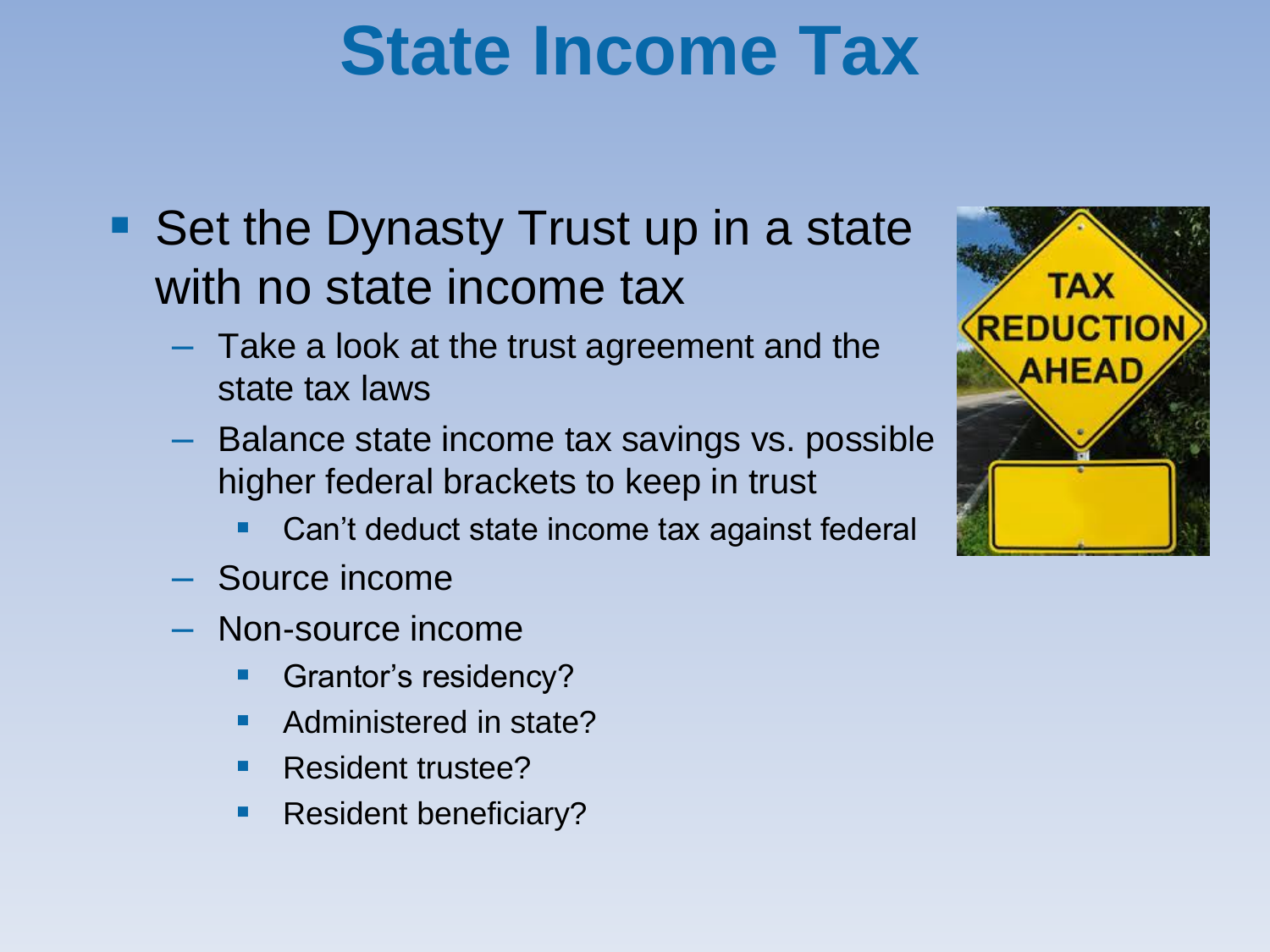# **Basis Step-Up**

- **Approximately 99.8% of estates have no** federal estate tax (99.9%+ in Trump-era)
- **Need flexibility to cause estate inclusion** 
	- Draft Dynasty Trust with older generation as discretionary beneficiaries
		- Use formula General Power of Appointment to cause estate inclusion
			- So as not to cause an estate tax
			- Only over assets with a basis lower than fair market value
			- Advantage: No new basis for assets with basis exceeding FMV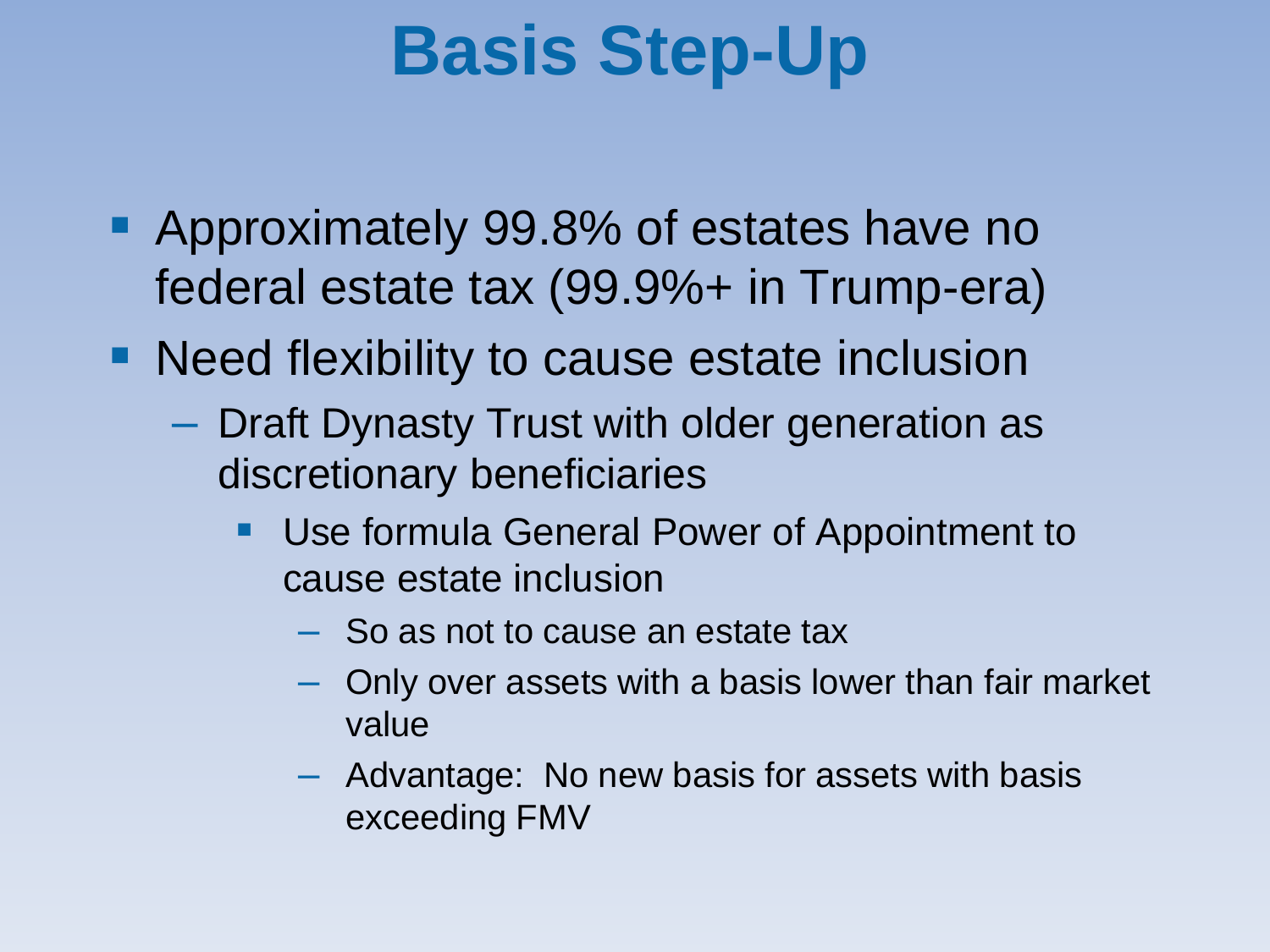NING TRUST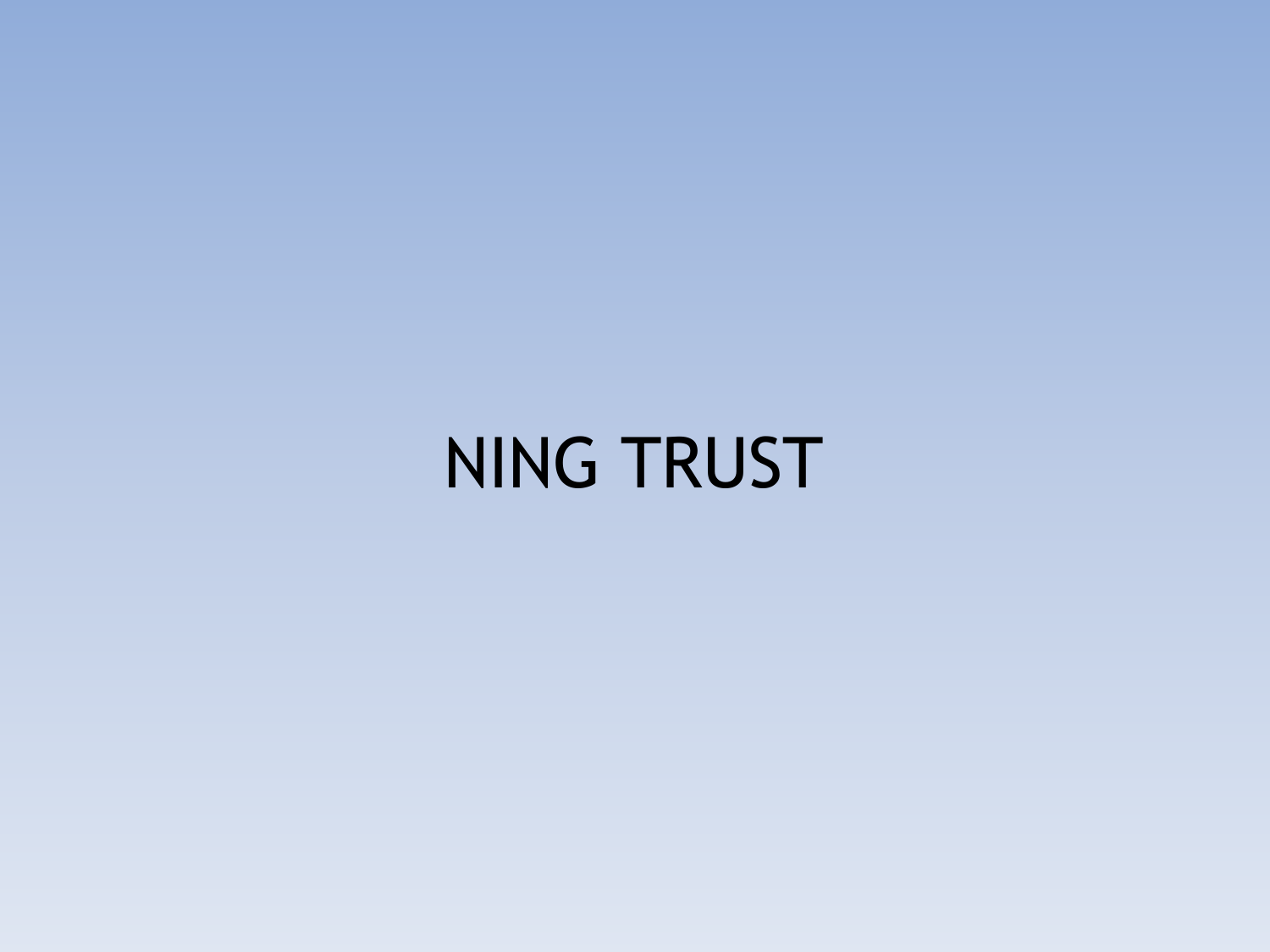#### **Nevada Incomplete Gift Non-Grantor Trust**

#### There must be a way to save state income taxes!

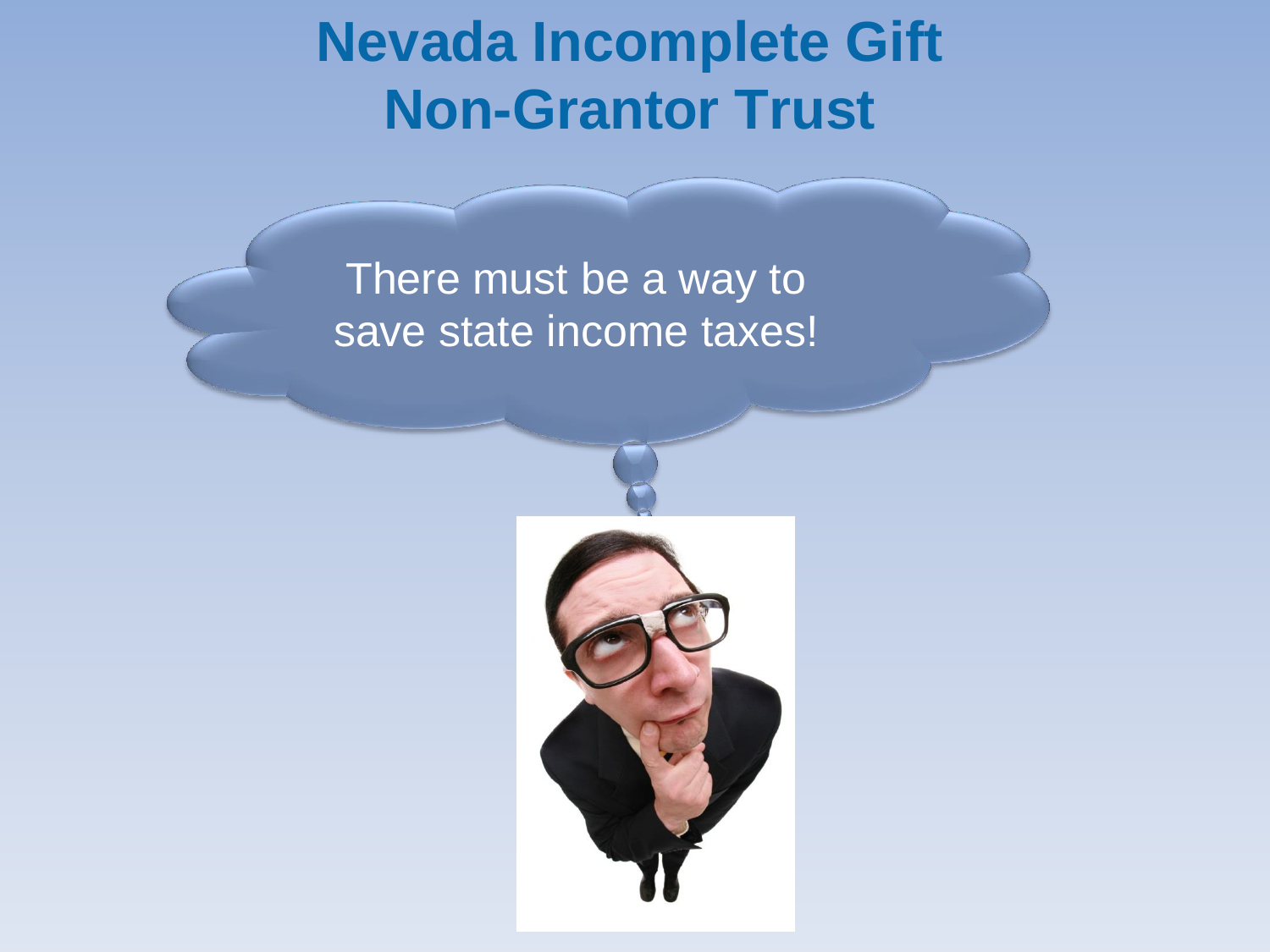#### **Saving state income tax is about to become much more important!**



## Both tax bills cut the deductions for state income taxes paid!!!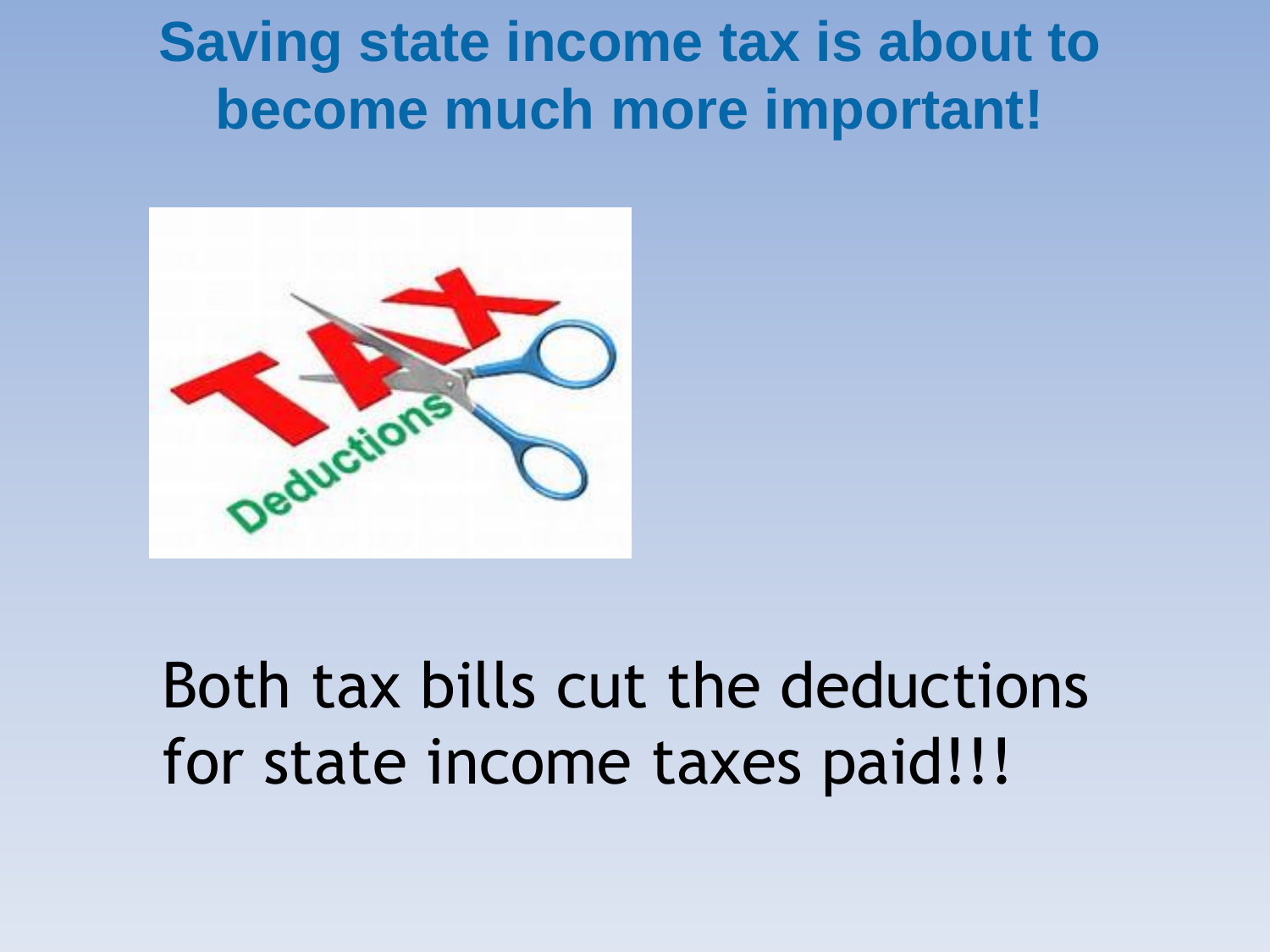#### **NING Trust Description**

#### **NING Trust** (Nevada Incomplete Gift Non-Grantor Trust)

#### – Trust situs in Nevada

- Must be Domestic Asset Protection Trust situs with no state income tax
- Nevada trust company as co-trustee/sole trustee) to get Nevada jurisdiction
- Non-grantor trust for income tax purposes
	- Distribution Committee made up of adverse parties
- Incomplete gift for gift tax purposes
	- Retained testamentary power of appointment
	- **Retained non-fiduciary inter vivos power of appointment for HEMS**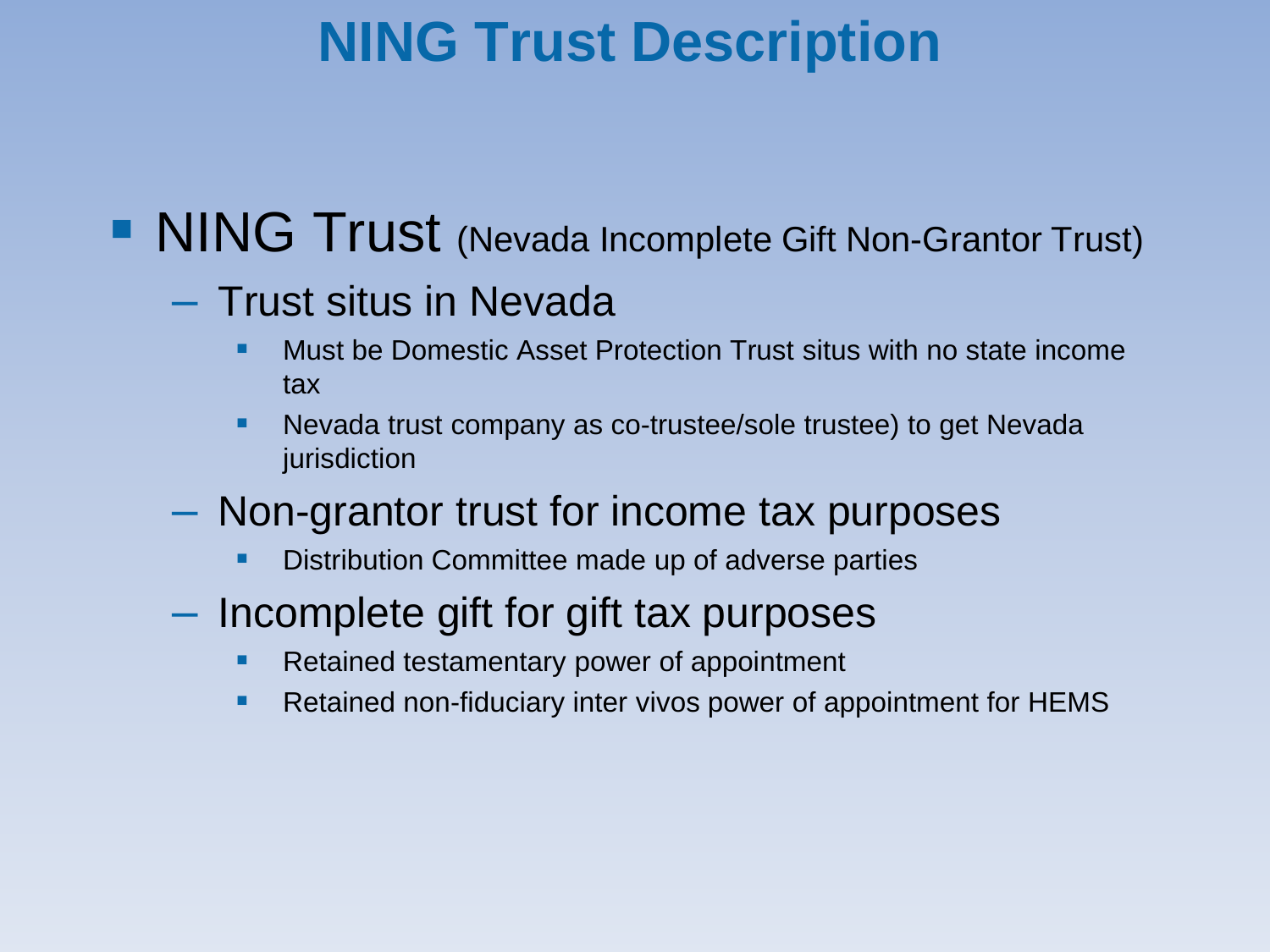### **The Opportunity #1**

- **Resident of state with state income tax** contributes low basis asset to NING Trust
	- Trustee sells low basis asset
	- Avoids state income tax on the sale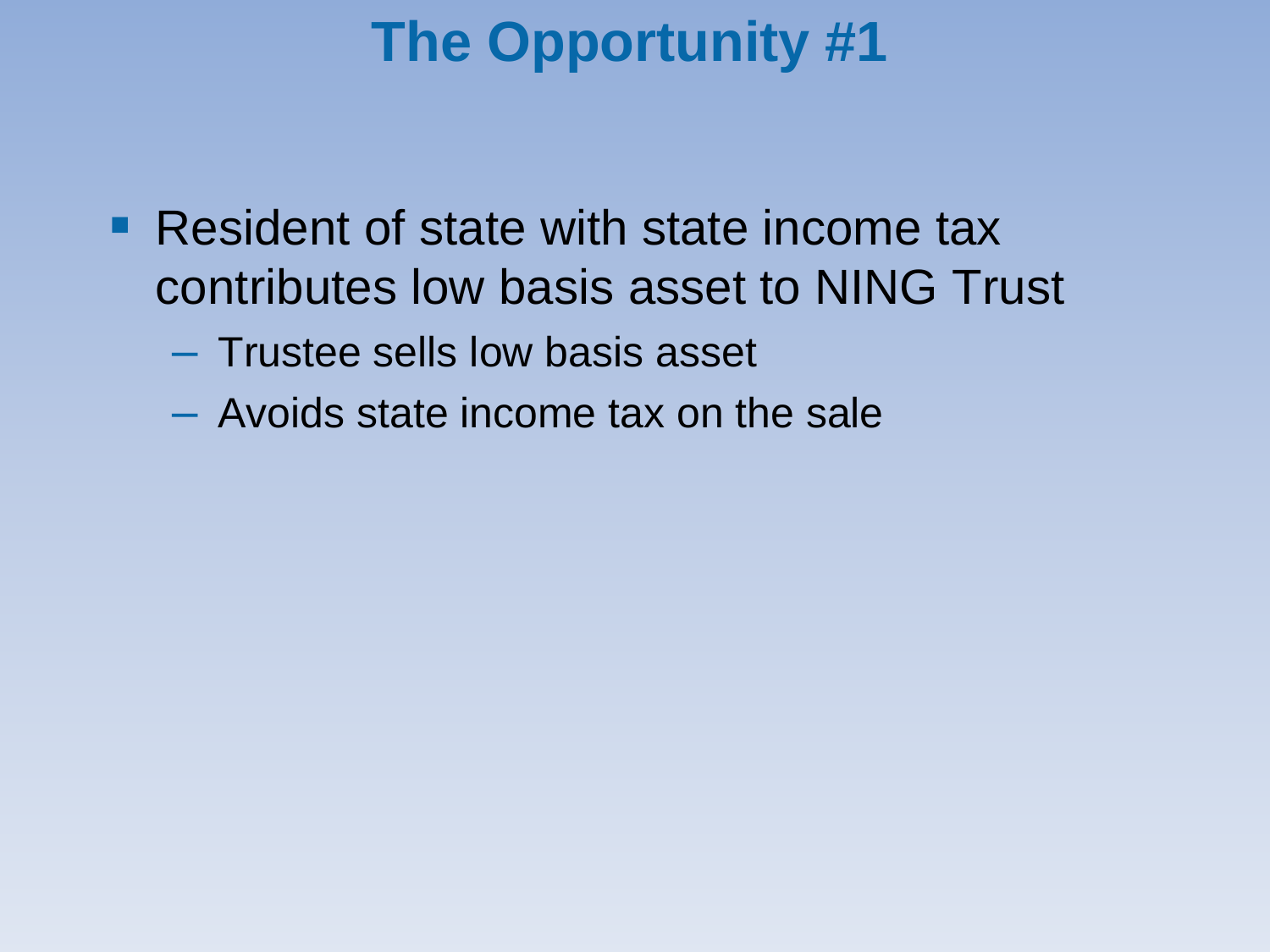### **The Opportunity #2**

- Resident of state with state income tax contributes investment portfolio to NING Trust
	- Trustee continues to invest portfolio
	- Avoids state income tax on gains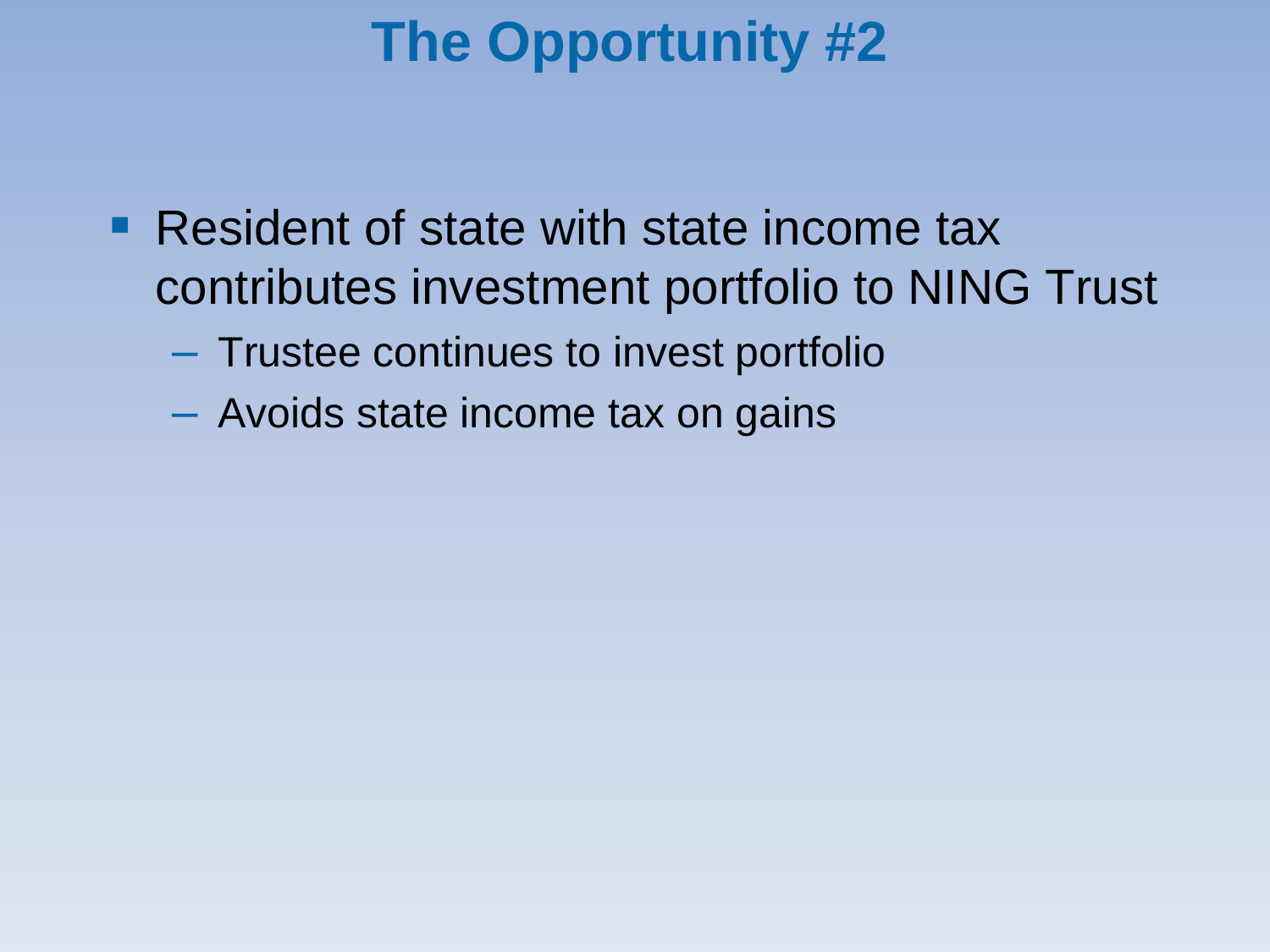#### **Other Use – Sprinkling Income**

- **Many of our clients make annual exclusion gifts (and** sometimes exemption gifts) each year
- Rather than making a gift out of their pocket, consider:
	- Distribution from NING Trust of \$15,000 per year (or \$30,000 per year if Grantor is married) to each intended beneficiary
		- Or do much more!...Remember how high the new gift tax exemption will be!!!
	- Most of our clients' children, grandchildren and other intended beneficiaries are in lower income tax brackets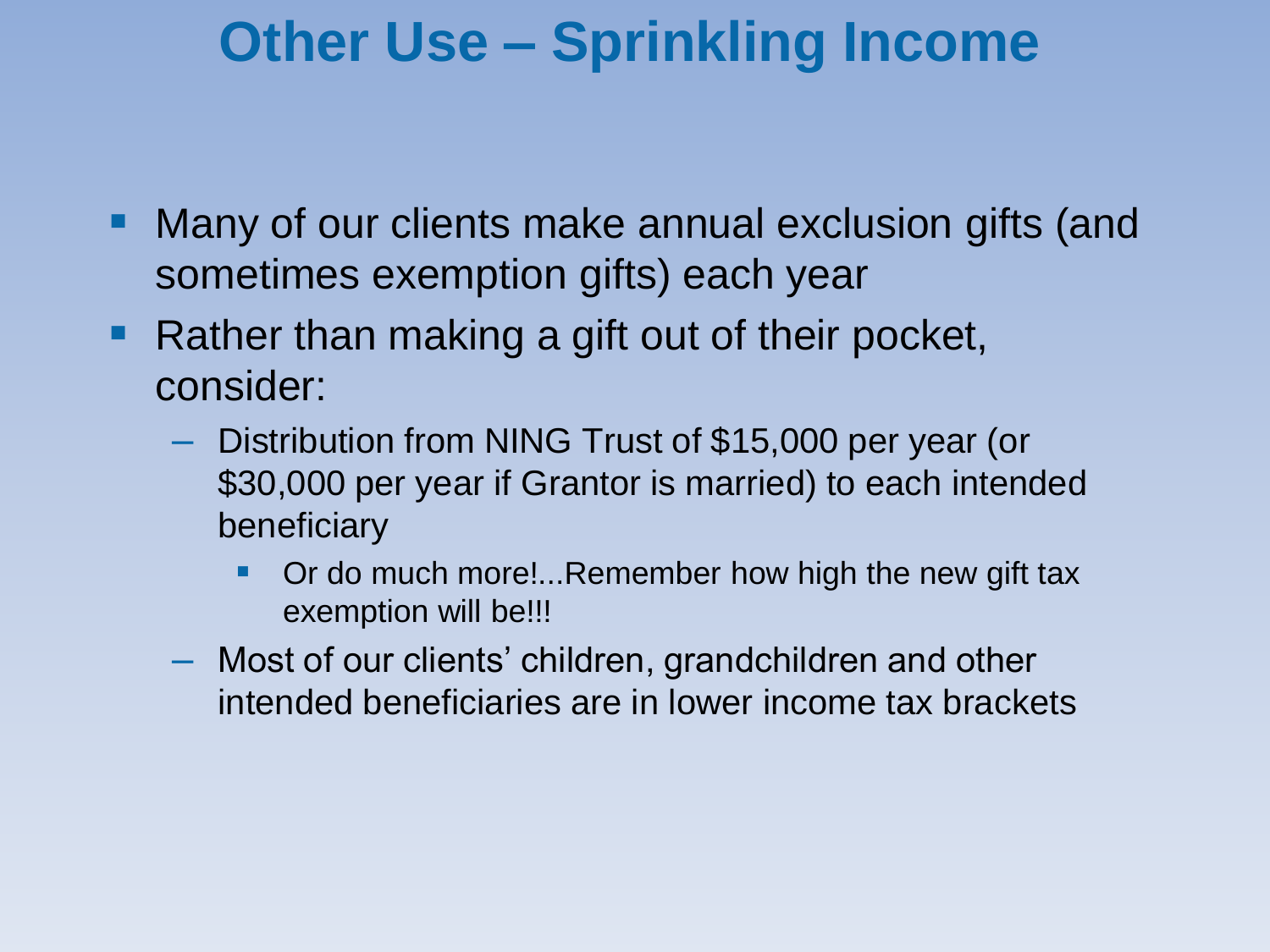## FLEXIBILITY FOR CHANGE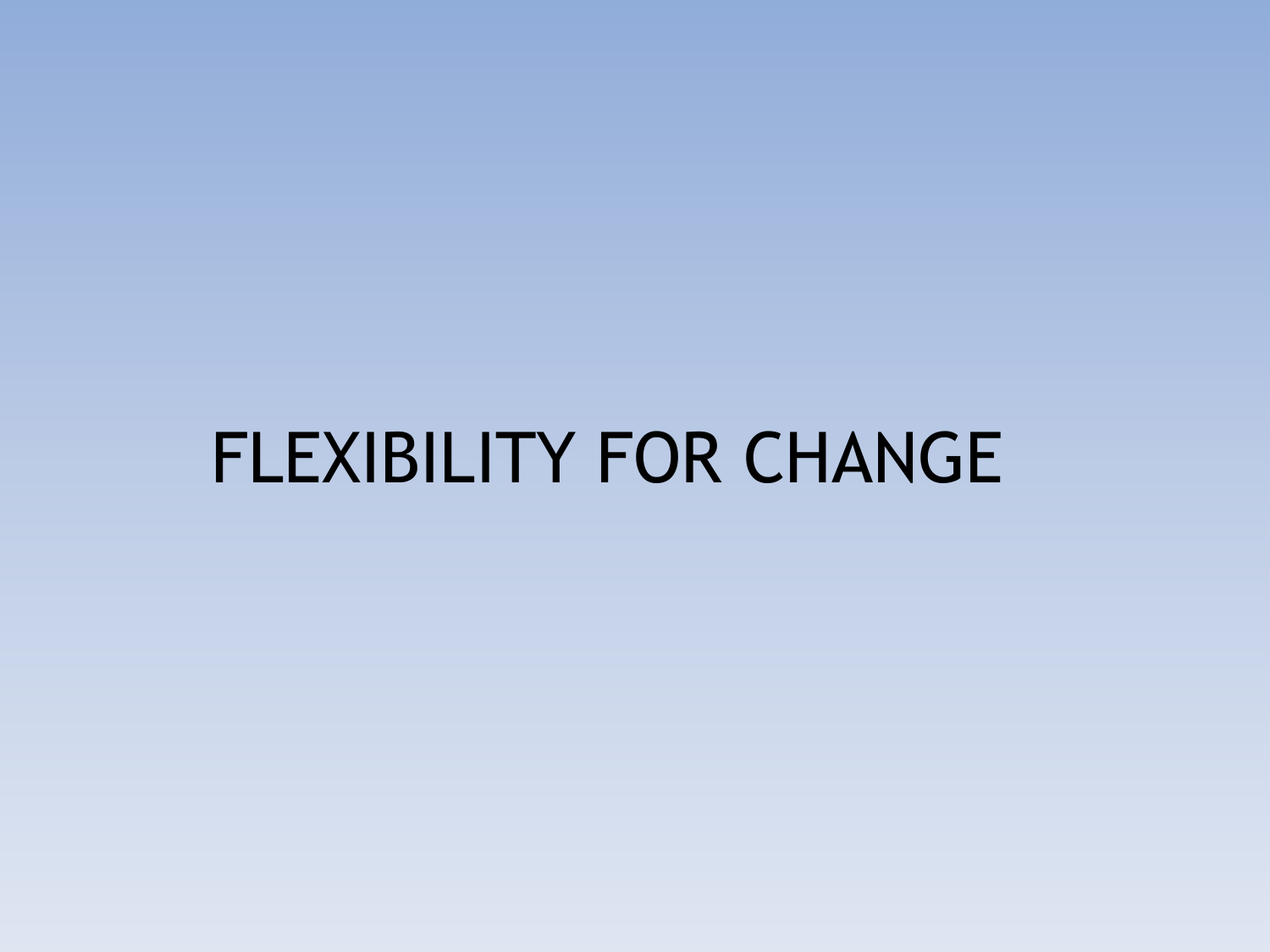## **Irrevocable**

I can't change my trust??? How could I have anticipated my children having drug and divorce problems?

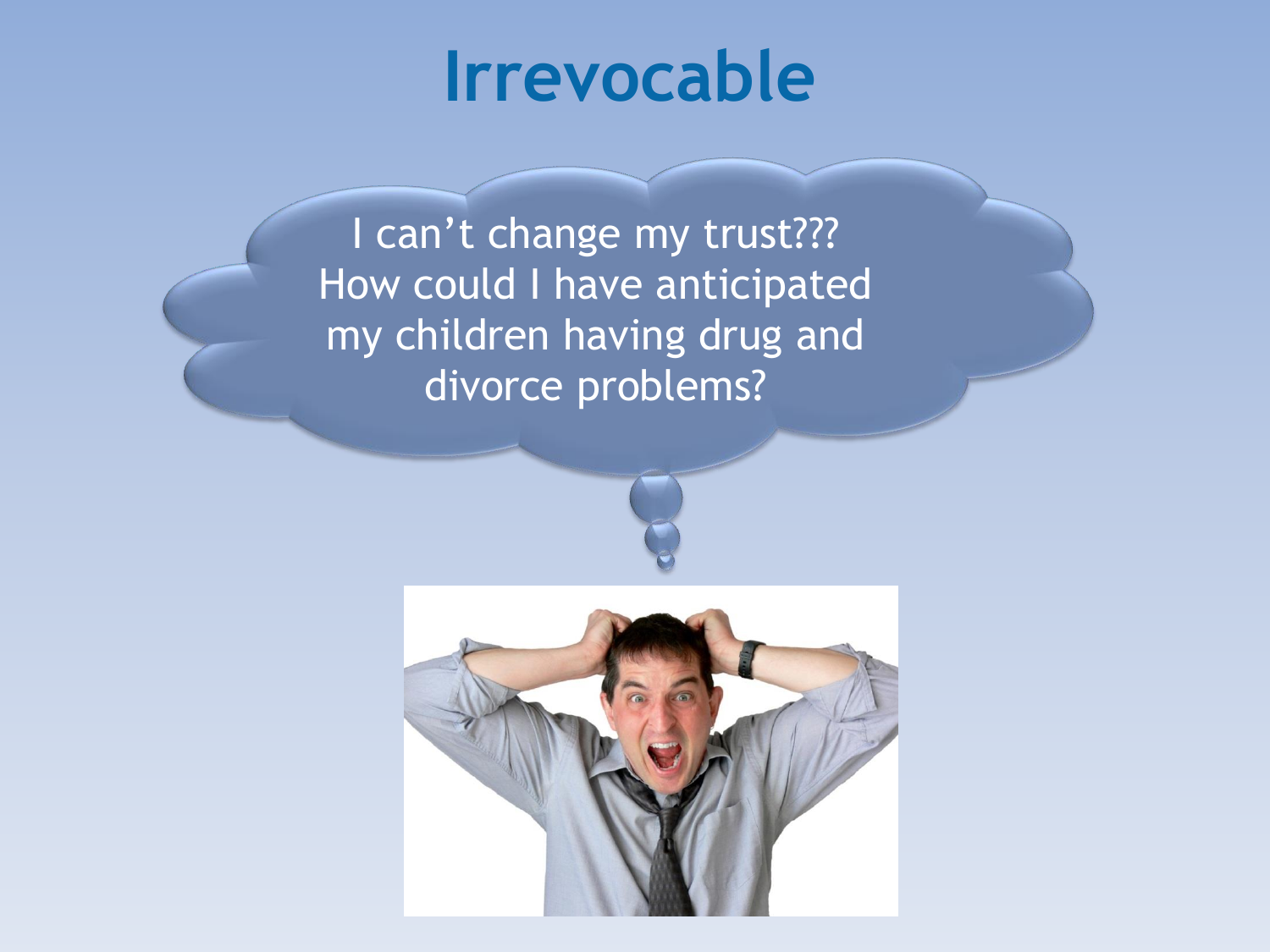# **Flexibility**

- We're seeing huge changes from Congress to Congress
- **Flexibility is key** 
	- Decanting by statute
	- Decanting language in trust agreement
	- Amendment by Trust Protector per language in trust agreement
	- Non-Judicial Settlement Agreement
	- Non-Judicial Consent Modification
	- Judicial Modification